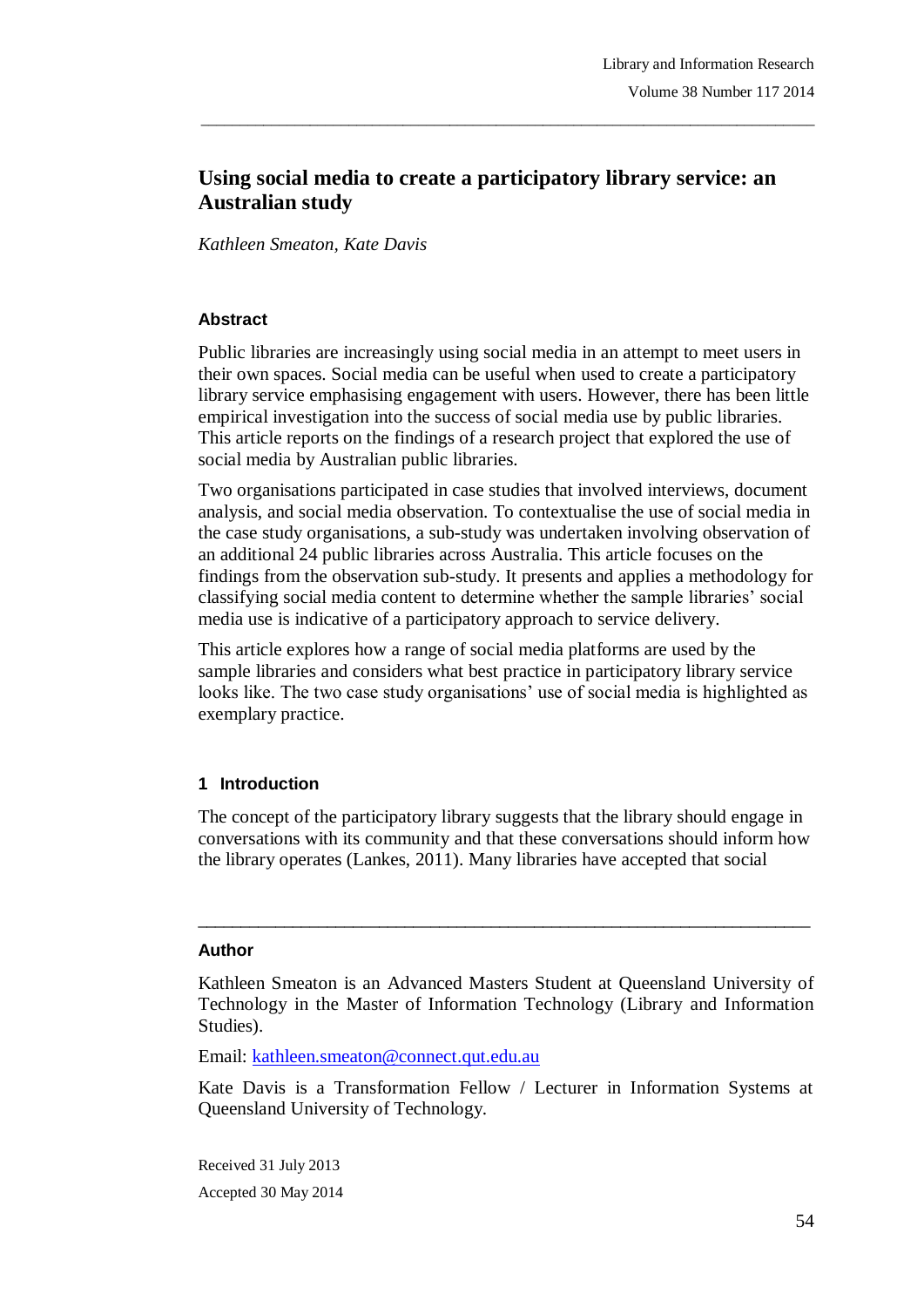media can help them to achieve their mission of engaging with the community, and specifically, allowing them to participate in conversation with their community (Rutherford, 2008a, 419). For the purposes of this study, social media can be broadly defined as tools that provide opportunities for customers to engage with content produced by the library, including tools such as Twitter, Facebook and blogs.

\_\_\_\_\_\_\_\_\_\_\_\_\_\_\_\_\_\_\_\_\_\_\_\_\_\_\_\_\_\_\_\_\_\_\_\_\_\_\_\_\_\_\_\_\_\_\_\_\_\_\_\_\_\_\_\_\_\_\_\_\_\_\_\_\_\_\_\_\_\_\_\_\_\_\_\_\_\_\_

This need for libraries to participate in conversation is based upon Lankes' (2011) idea of a participatory library, a library in the business of conversation as it is conversations which create knowledge. This can be viewed clearly by examining what it is that libraries do:

*The concept of learning through conversation is evidenced in libraries in such large initiatives such as information literacy and teaching critical thinking skills…. and in the smaller events of book groups, reference interviews, and speaker services. Library activities such as building collections of artefacts (the tangible products of conversation) inform scholars' research through a formal conversation process where ideas are supported with evidence and methods.*

(Lankes, Silverstein and Nicholson, 2007, 18)

By having conversational channels that are always open and participating in dialogue with users, the library is able to constantly evaluate and refine its programs, products and services to ensure that the users are getting what they need (Casey and Savastinuk, 2006). In a time when the relevance of the library is being questioned, this approach can help libraries to remain relevant. Social networking can no longer be seen as a passing fad; these Web 2.0 technologies are now the benchmark of a successful service as users expect to be able to interact with, and become co-creators of, content (Breeding, 2010).

It is important that libraries act to take advantage of this and invite participation, with active rather than passive participation being the goal (Porter and King, 2007). Passive participation is when the library provides excellent content and simply asks the user to comment, while active participation involves the library inviting its users to create a community with the library and to help in shaping its direction, co-authoring content and engaging with other users to form a vocal community of users (Porter and King, 2007).

While libraries have been quick to take up social media technologies, creating blogs, Facebook pages, Twitter accounts and more, there has been little exploration of how successful these technologies have been in meeting library aims and whether social media is being used to drive a participatory service.

This paper reports on the findings from a social media monitoring observation activity that formed part of a larger research project. The broader project focused on exploring how Australian public libraries use social media to create participatory libraries. In particular, the objective of this study was to contribute to the understanding of best practice for using social media to connect with communities.

\_\_\_\_\_\_\_\_\_\_\_\_\_\_\_\_\_\_\_\_\_\_\_\_\_\_\_\_\_\_\_\_\_\_\_\_\_\_\_\_\_\_\_\_\_\_\_\_\_\_\_\_\_\_\_\_\_\_\_\_\_\_\_\_\_\_\_\_\_\_\_\_\_\_\_\_\_\_\_

This article presents an analysis of the observation data in context of the key themes identified in the literature review. First, the article identifies the key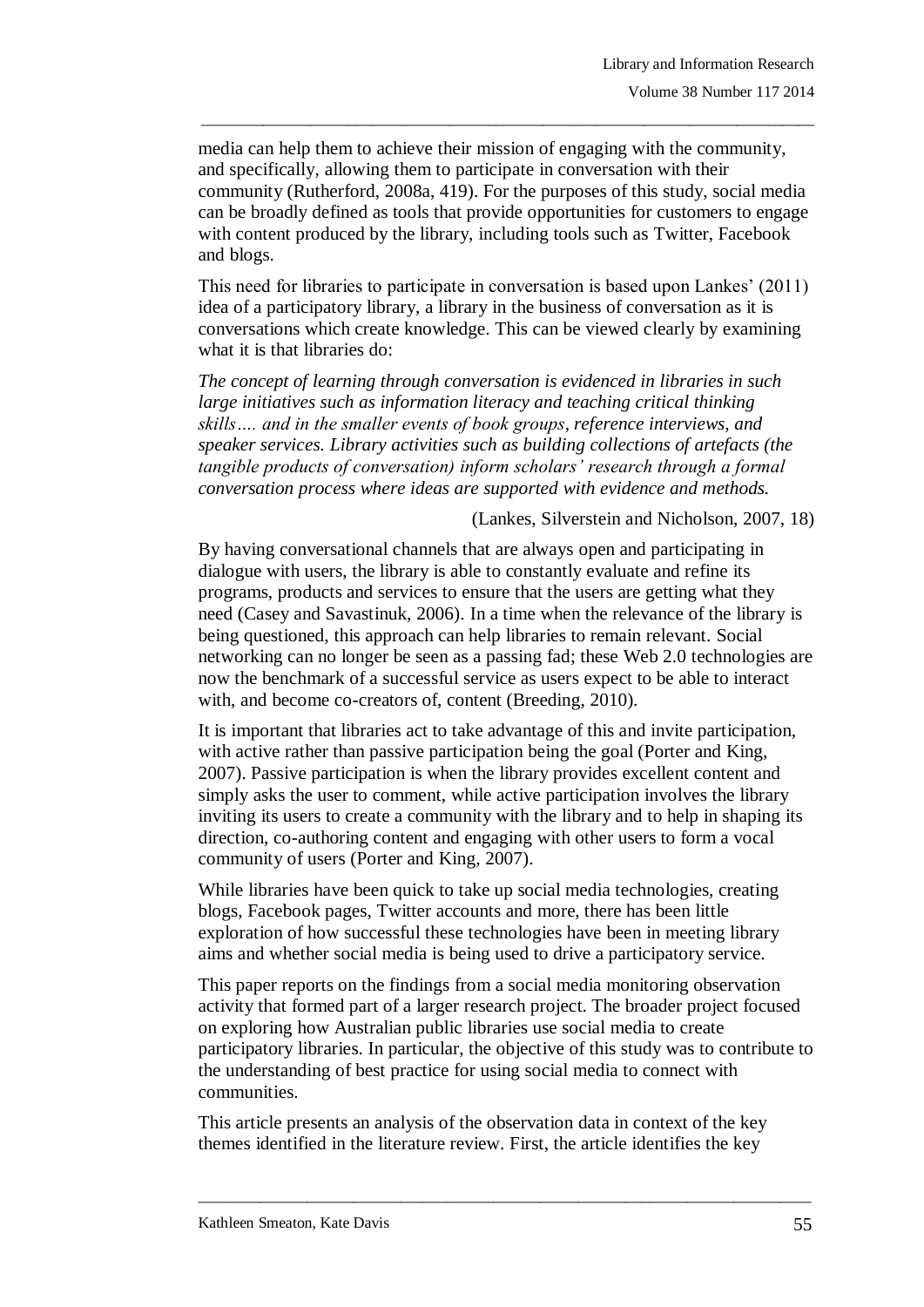themes from the literature related to public libraries' use of social media with a particular focus on use of social media to design and deliver participatory services. Next, it proposes a classification system that can be applied to public library social media content to allow libraries to consider critically how they use social media to engage their users in conversation. Examining each social media platform in turn, the article discusses how the platforms are being used by public libraries as well as the best practice usage of each tool and innovative examples of use by public libraries. Best practices presented here have been published separately (Smeaton and Davis, 2014) but were derived from the interactions observed on social media, the use of these tools to create a participatory service combined with case study interviews of Yarra Plenty Regional Library (YPRL) and City Libraries Townsville (CLT). The findings presented in this article will allow public libraries to consider which platforms they can use, and the type of messages to post, to start a conversation with their users and move towards a participatory service.

\_\_\_\_\_\_\_\_\_\_\_\_\_\_\_\_\_\_\_\_\_\_\_\_\_\_\_\_\_\_\_\_\_\_\_\_\_\_\_\_\_\_\_\_\_\_\_\_\_\_\_\_\_\_\_\_\_\_\_\_\_\_\_\_\_\_\_\_\_\_\_\_\_\_\_\_\_\_\_

# **2 Literature review**

# **2.1 Public libraries**

Public libraries have always filled a number of roles in the community: information repositories and providers, as well as education and social advocates, with their roles changing as the communities that they serve evolve (Berot and McClure, 2008; Norman, 2012). The mission of public libraries, as defined by ALIA, is to offer free access to information, support formal and informal learning, provide a space for the community to gather and allow access to technology (ALIA, 2010). The provision of public internet access has allowed public libraries to play a role in creating an informed citizenry and it is often cited as a primary reason for its continued existence (Norman, 2012; Waller, 2008; McShane, 2011; Bertot and McClure, 2008; Prentice, 2010).

Public libraries have always curated collections that reflect their users and their location, holding both fiction and local history collections. There is a call for public libraries to move further into this space and start to collect, curate and store online community knowledge, building on the idea of public libraries as the third or public place, where communities can gather to discuss and debate ideas and create content that aids in the creation and continuation of society (Rooney-Browne and McMenemy, 2010; Waller, 2008; Norman, 2012). This idea would also see libraries expand their facilities to include maker spaces and online spaces to facilitate this (Norman, 2012; Manness, 2006).

Norman (2012, 97) tells us that for public libraries to survive they need to recognise their changing role which "is shifting to that of content aggregators, access managers and educators in digital literacy". It is easy to see how social media can help the library in these roles, allowing the library to form closer bonds with the community which it can build upon to fulfil its changing mission.

### **2.2 The participatory library**

In all the scenarios that imagine the public library of the future, user participation is always at the heart of the service (Nguyen, Partridge and Edwards, 2012). The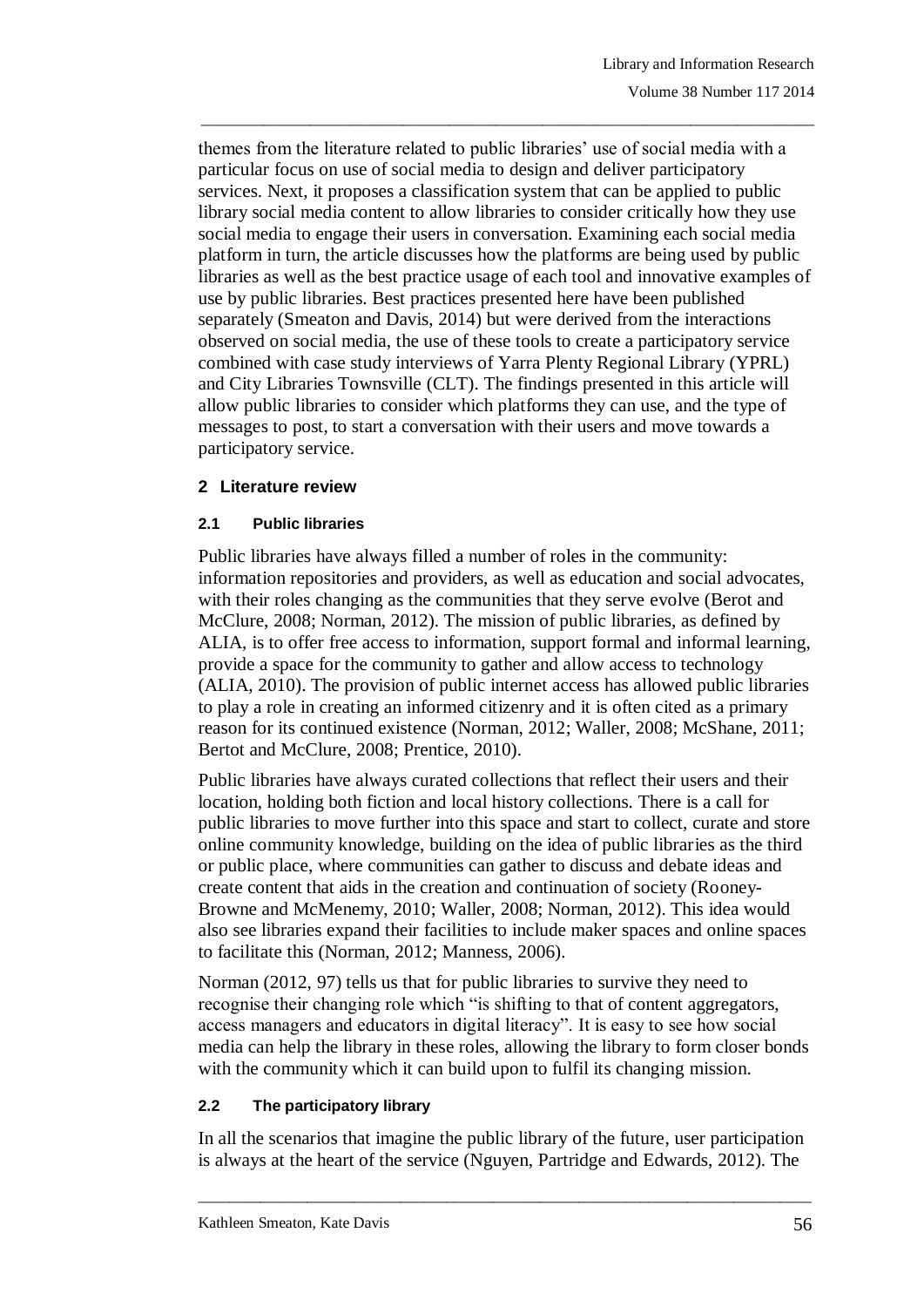idea of a participatory library builds on definitions of Fitcher (2006) who defined Library 2.0 as "Library 2.0 = (books n stuff | people | radical trust) x participation". The participatory library system is a library that embraces openness and allows users to help to develop library services that are useful to them, creating a library which has users at its core and remains relevant (Nguyen *et al.*, 2012). While libraries have traditionally been user focused, the participatory library expands on the radical trust in Fitcher's definition and gives the users more ability to guide the direction of the library service (Nguyen *et al.*, 2012).

\_\_\_\_\_\_\_\_\_\_\_\_\_\_\_\_\_\_\_\_\_\_\_\_\_\_\_\_\_\_\_\_\_\_\_\_\_\_\_\_\_\_\_\_\_\_\_\_\_\_\_\_\_\_\_\_\_\_\_\_\_\_\_\_\_\_\_\_\_\_\_\_\_\_\_\_\_\_\_

# **2.3 Creating a participatory library**

The public library of the future involves close contact between the library and its users. This participatory library is one engaged in conversation with users. By engaging in conversation with users, the library develops knowledge about them that can inform development and delivery of services and collections (Lankes *et al.*, 2007, 18).

This conversational idea also supports the notion of user-driven change which is often cited as one of the core principles of the future library (Casey and Savastinuk, 2006). Social technologies can support the key ideas that underpin the idea of a participatory library service: user-centred change; participation from users in developing service; and continual re-evaluation of services (Casey and Savastinuk, 2006).

Social media also allows the library to enter into the space of the user, rather than waiting for the user to come to them. The library then begins actively seeking out conversations and participation and is able to speak with people it may otherwise not reach (Lankes *et. al*, 2007). The information and feedback that users provide is the "single best tool" (Cahill, 2009, 47) that public libraries have to ensure that they remain relevant. If the key role of the librarian is to "improve society through facilitating knowledge creation in their communities" (Lankes, 2011, 15), then librarians must come to understand that a participatory environment is key to facilitating knowledge creation. Social media provides a ready-made communication channel that the library can use to create user engagement and move towards a participatory service (Fernandez, 2009).The question is: how are libraries using social media to create participatory networks that foster knowledge? (Lankes *et al*., 2007).

### **2.4 Relationship between library and user**

Libraries have always invited user participation and social media can be seen as simply a new way for users to interact with their library (Porter and King, 2007). In Fitcher's definition of Library 2.0, each element in the mix is important, but perhaps one of the most difficult to embrace is "radical trust". Stephens (2007) argues that, while libraries may have the people and resources, there is still a need to deal with the trust and participation issues raised by social media. Social media allow users to be involved with the library in a completely new way, giving them more power in decision-making and content creation and some librarians are uncomfortable with this (Joint, 2010).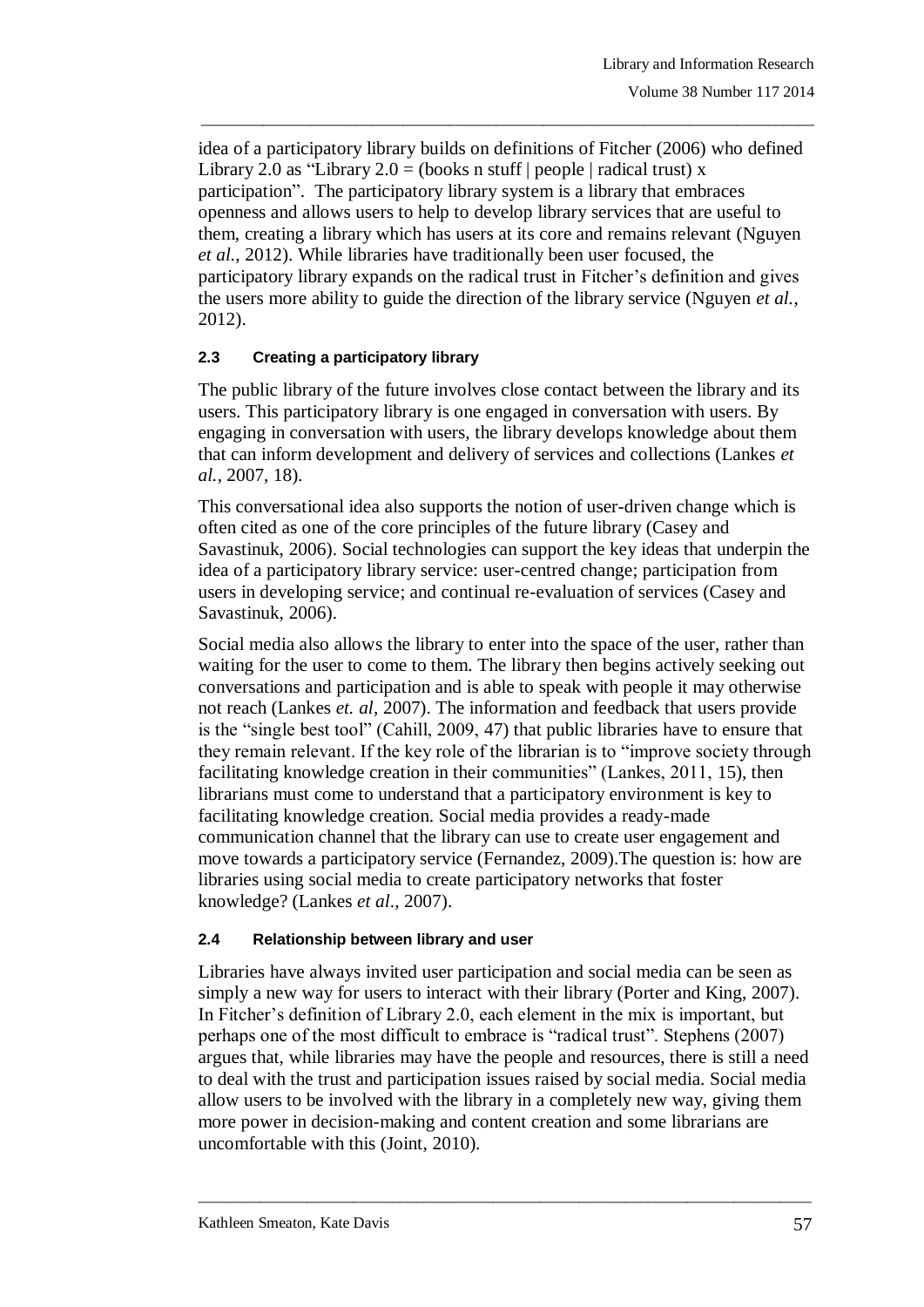While social media can be seen quite clearly to fit in with the mission of public libraries, there will still be staff that are resistant to its use (Casey and Savastinuk, 2007). However, it is increasingly necessary for staff to view their roles as facilitators of shared knowledge rather than the experts, and this will mean a change in staff mindsets and attitudes (Cahill, 2009). Social media can assist with this.

\_\_\_\_\_\_\_\_\_\_\_\_\_\_\_\_\_\_\_\_\_\_\_\_\_\_\_\_\_\_\_\_\_\_\_\_\_\_\_\_\_\_\_\_\_\_\_\_\_\_\_\_\_\_\_\_\_\_\_\_\_\_\_\_\_\_\_\_\_\_\_\_\_\_\_\_\_\_\_

There needs to be a shift in thinking that positions users and library staff as collaborators and co-creators. There is immense value in harnessing user knowledge through practices like facilitating tagging or commenting on a resource they have used, and in many instances, user knowledge is superior to librarian knowledge (Cahill, 2009). Users have a great deal to offer, from descriptive tagging of content to providing reading advice or reviews. However, some library staff feel that these practices hand control to the users and this can be threatening. Staff may feel it is their job to provide these services and that co-creation means users are effectively doing the librarian's job. Research suggests, though, that allowing users to help describe resources and to create content, the library can stay relevant (Tarulli, 2012). Library staff and customers must become collaborators.

If social media is to be truly transformational within the library environment, the library needs to relinquish control and allow users to be participants in the organisation (Joint, 2010). The relationship between users and libraries is changing in ways that some may see as threatening the long established status quo, where the librarian operated from a position of authority. This challenge is understandably one that many library staff struggle with. Public libraries are facing challenges relating to meeting diverse client needs and remaining relevant to all users (ALIA, 2010). Thoughtful use of social media can break down barriers between librarians and users, help create services that better serve users by creating a new kind of relationship between staff and users (Joint, 2010).

#### **2.5 Summary**

Social media is about communication, conversation and participation, as is the participatory library. Social media is not a shiny toy, nor is it a specialist IT skillset. Rather, it is a set of tools that can assist to build a community with library users (King and Willen Brown, 2009). Social media supports the traditional goal of the library – connecting people with information – in new ways. Users have different expectations today to ten or even five years ago. They now expect to be able to contact and engage with organisations of all types in their preferred social media channels (Chase, 2007; Kwanya, Stillwell and Underwood, 2009). That many libraries have been quick to take up social media illustrates acceptance of this idea. Yet there is a concern in the literature that libraries have lost sight of the fact that Web 2.0 technologies are tools that can help achieve objectives, not objectives in themselves (Nguyen, Partridge and Edwards, 2012).The goal in deploying social media for service delivery is the creation of a library service that is seen as increasingly valuable by the public (Nguyen *et al*., 2012).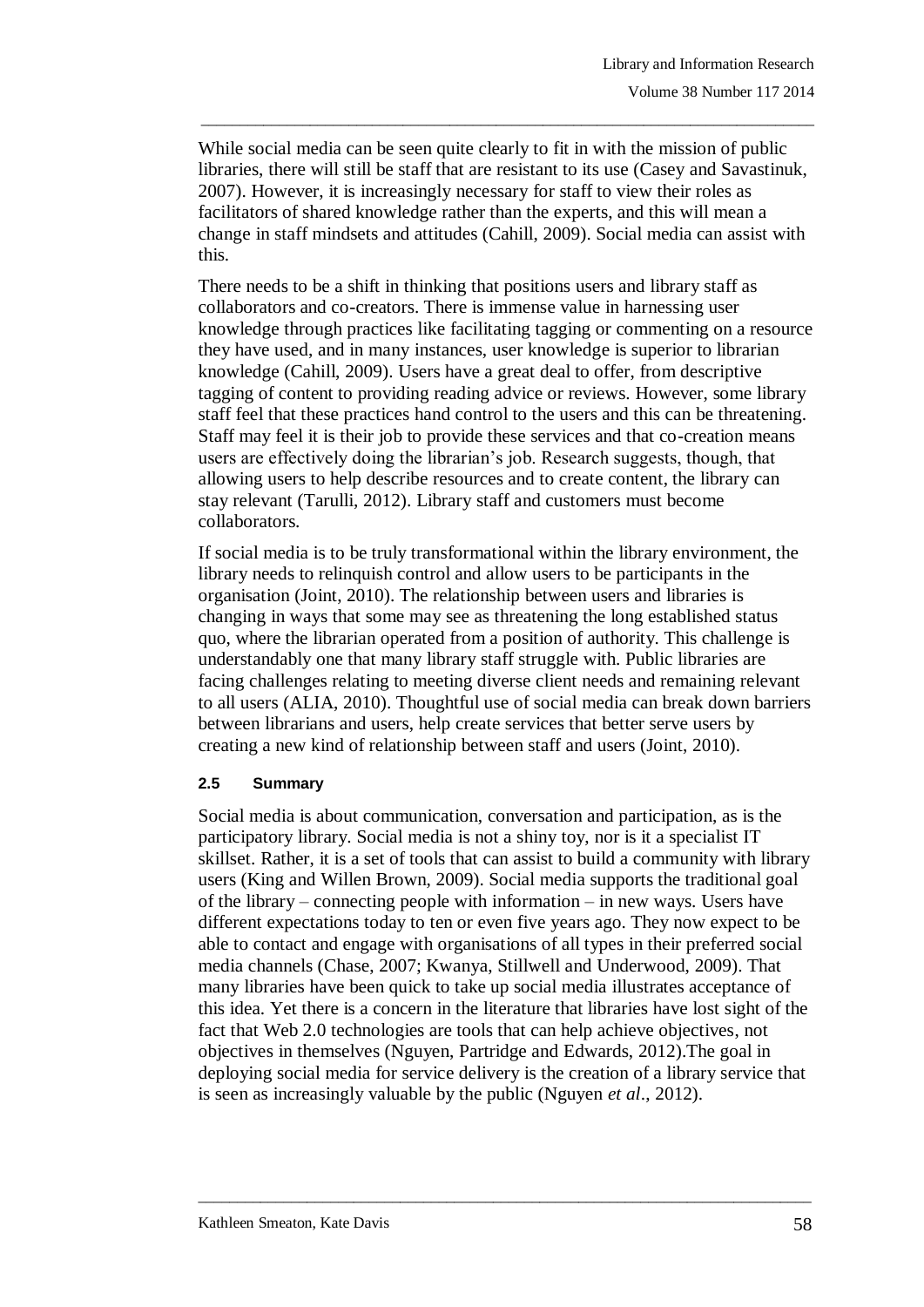# **3 Methodology**

This article reports on the findings of a social media observation activity that formed part of a larger study. The methodology of the larger study is discussed briefly here, and the observation activity is discussed in detail.

\_\_\_\_\_\_\_\_\_\_\_\_\_\_\_\_\_\_\_\_\_\_\_\_\_\_\_\_\_\_\_\_\_\_\_\_\_\_\_\_\_\_\_\_\_\_\_\_\_\_\_\_\_\_\_\_\_\_\_\_\_\_\_\_\_\_\_\_\_\_\_\_\_\_\_\_\_\_\_

The objective of this study was to contribute to the understanding of best practice for using social media in public libraries to connect with communities. This paper focuses on four research questions:

- 1. How are libraries using social media (information disseminators or participatory network)?
- 2. What are they hoping to achieve through the use of social media?
- 3. What is the impact?
- 4. How does using social media support stated goals and missions?

The larger study also approached two additional questions:

- What are the challenges and benefits?
- How does the organisational culture of a workplace affect the use of these tools?

These two research questions are not addressed in this article.

The project involved case studies of social media use in two Australian public library services. YPRL is a library service that operates in the northern suburbs of Melbourne, in the state of Victoria, comprising eight branch libraries and two mobile libraries servicing a population of 352,198 (Yarra Plenty Regional Library, 2012). YPRL is a library corporation, governed by a library board consisting of two councillors from each of the municipalities it serves and the Library CEO. CLT is a Queensland library service which operates in the city of Townsville, consisting of three branch libraries and a mobile library servicing a population of 180, 389 (Townsville City Council, 2010). CLT operates as a division of Townsville City Council.

The case studies involved document analysis of policies and procedures as well as interview with staff and senior management. Observation of both organisations' social media activity was undertaken for a ten-week period.

During the literature review and the initial stages of the observation of the two case study organisations, it became clear that there was little empirically derived research that could be used to contextualise the practice of the two case study organisations. To provide context, an additional 24 public libraries were added to the observation.

These additional libraries were selected randomly on a state-by-state basis. The number of libraries examined per state correlated to population size; that is, the higher the population of the state, the more libraries were selected.

Of the 24 other libraries that were selected for observation only one had no presence on any social media platform. The remaining libraries had a presence on at least one channel, even if their account was not active during observation. In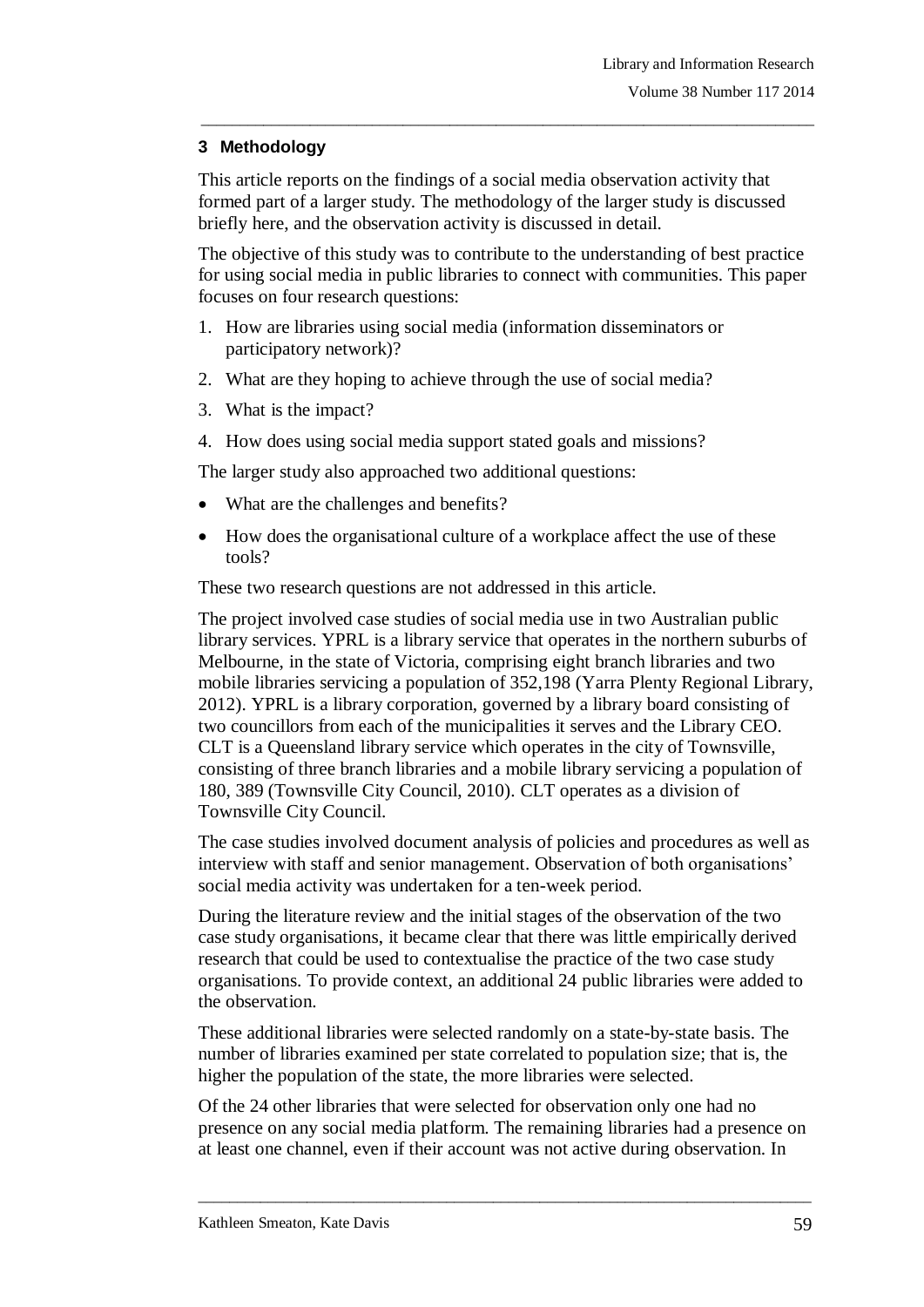some cases, library interactions took place under a generic governing body account, such as a whole of Council Facebook page. Prior to commencement of the observation, these generic accounts were checked for mentions of the library, and where the library had been mentioned in the content, these accounts were also monitored. However, only interactions relating to the library were recorded as part of the observation.

\_\_\_\_\_\_\_\_\_\_\_\_\_\_\_\_\_\_\_\_\_\_\_\_\_\_\_\_\_\_\_\_\_\_\_\_\_\_\_\_\_\_\_\_\_\_\_\_\_\_\_\_\_\_\_\_\_\_\_\_\_\_\_\_\_\_\_\_\_\_\_\_\_\_\_\_\_\_\_

Observation was undertaken across the major social media platforms in use by Australian public libraries: Facebook, Twitter, blogs, YouTube, Flickr and Pinterest. The two case study organisations were observed for ten weeks. The observation of the additional 24 libraries commenced later, and lasted for six weeks. Observation of the social media accounts was carried out daily by the researcher. Each account was checked daily for new content, and content that had previously been posted was checked to ascertain whether it had generated any comments or responses.

To understand whether public libraries were using social media to generate conversation, moving towards a participatory service, it was necessary to categorise each interaction, not just recording the number of times a social media account was used as has been the case in previous studies (Stuart, 2010). While the number of times an account is used gives insight into the commitment of the library in using social media, more information was needed for this study.

Although there has been much discussion of the use of social media in the literature, there has been little empirical research undertaken related to library practice. Therefore the researchers devised categories based on ideas relating to engaging with customers over social media, to add value for a service as opposed to using social media as an advertising space, which has limited value (Cahill, 2009; Rutherford, 2008a; King, 2012).

In the initial analysis, the observational data statistics were collated and sorted into the four categories devised by the researchers for interactions that took place over Twitter, Facebook, blogs, and YouTube: broadcast, information sharing, information sharing to engagement or engagement. Using these four categories meant that the researchers could clearly analyse the intent of the message, rather than focusing on the content.

### **3.1 Broadcast**

The purpose of a broadcast message is to encourage use of a service, resource or attendance at an event (Figure 1). These messages are a good way to raise the library's profile and create a library personality (Cahill, 2011; Fitcher, 2007; King, 2011). Social media is inherently interactive, encouraging conversation and collaboration. Libraries that focus on broadcasting messages will not realise the full potential of social media and may even turn users away (Gunton and Davis, 2012; Lankes *et al*., 2007).

### **3.2 Information sharing**

Information sharing interactions (Figure 2) are a key use of social media for libraries (King, 2012) and typically consist of two types of messages: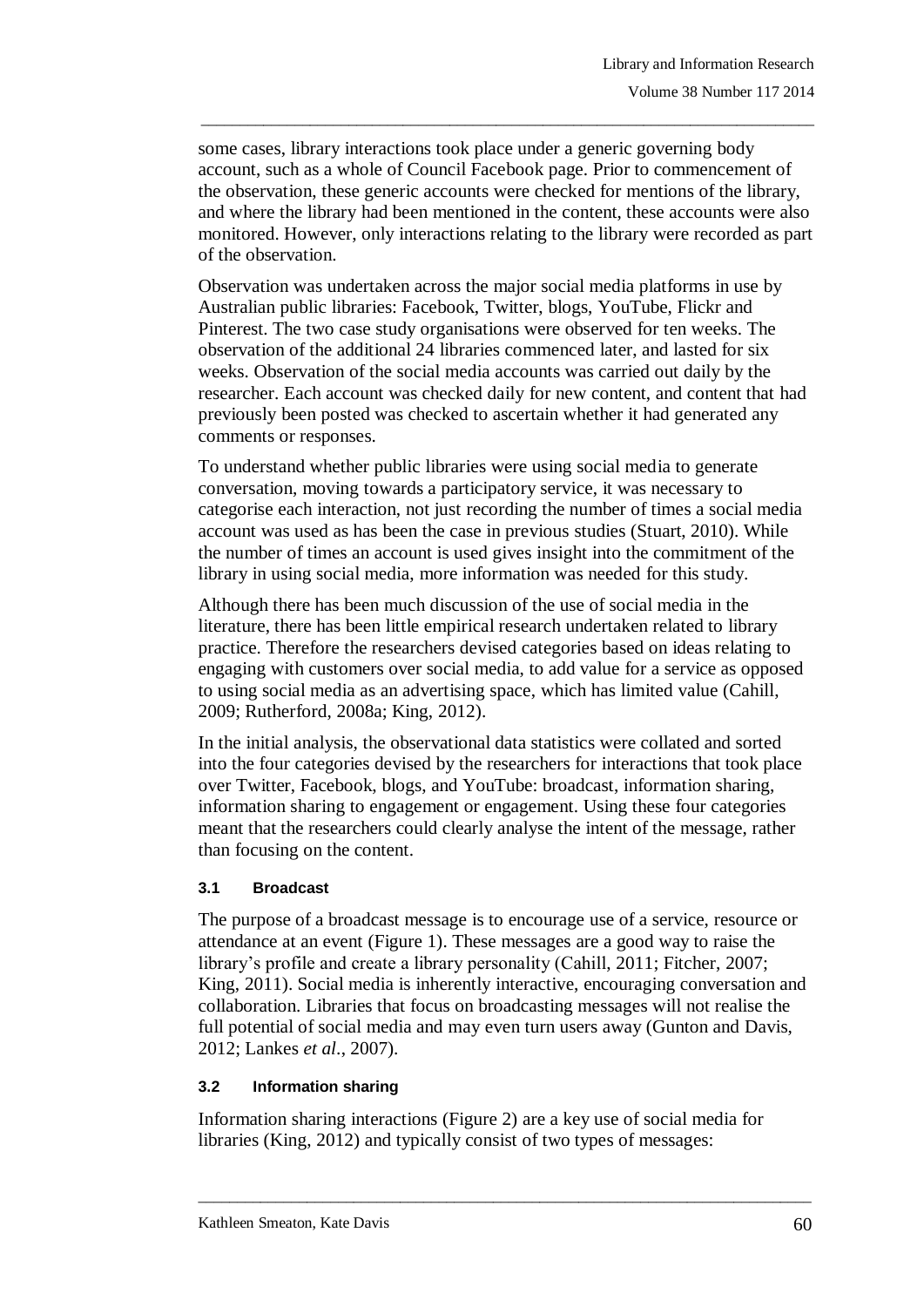Messages containing information that did not directly relate to library services resources or events.

\_\_\_\_\_\_\_\_\_\_\_\_\_\_\_\_\_\_\_\_\_\_\_\_\_\_\_\_\_\_\_\_\_\_\_\_\_\_\_\_\_\_\_\_\_\_\_\_\_\_\_\_\_\_\_\_\_\_\_\_\_\_\_\_\_\_\_\_\_\_\_\_\_\_\_\_\_\_\_

 Messages that focus on the library but are not simply marketing messages. Rather they are focused on creating an image or personality for the library – on creating a persona with which users want to engage (King, 2012). For example, images of a past library event, a meme, a book review, or a postcard from a staff member on holiday.



# **Figure 1: An example of a broadcast message, a blog post advertising a library event but doing so in a way that shows personality.**

@TownsvilleLib: Are you one of the 55.4% who always carry a romance novel? Results of @ARRAinc survey available now http://t.co/nRPt2Jjo #tsvreads #nyr12 -a

#### **Figure 2: An example of an information sharing tweet.**

#### **3.3 Information sharing to engagement**

While information sharing messages serve a valid purpose, it is preferable if users find the information being shared of enough interest to then interact, making the library account worth following (King, 2012). Where customers responded to an information sharing post, it was coded as information sharing to engagement (Figure 3).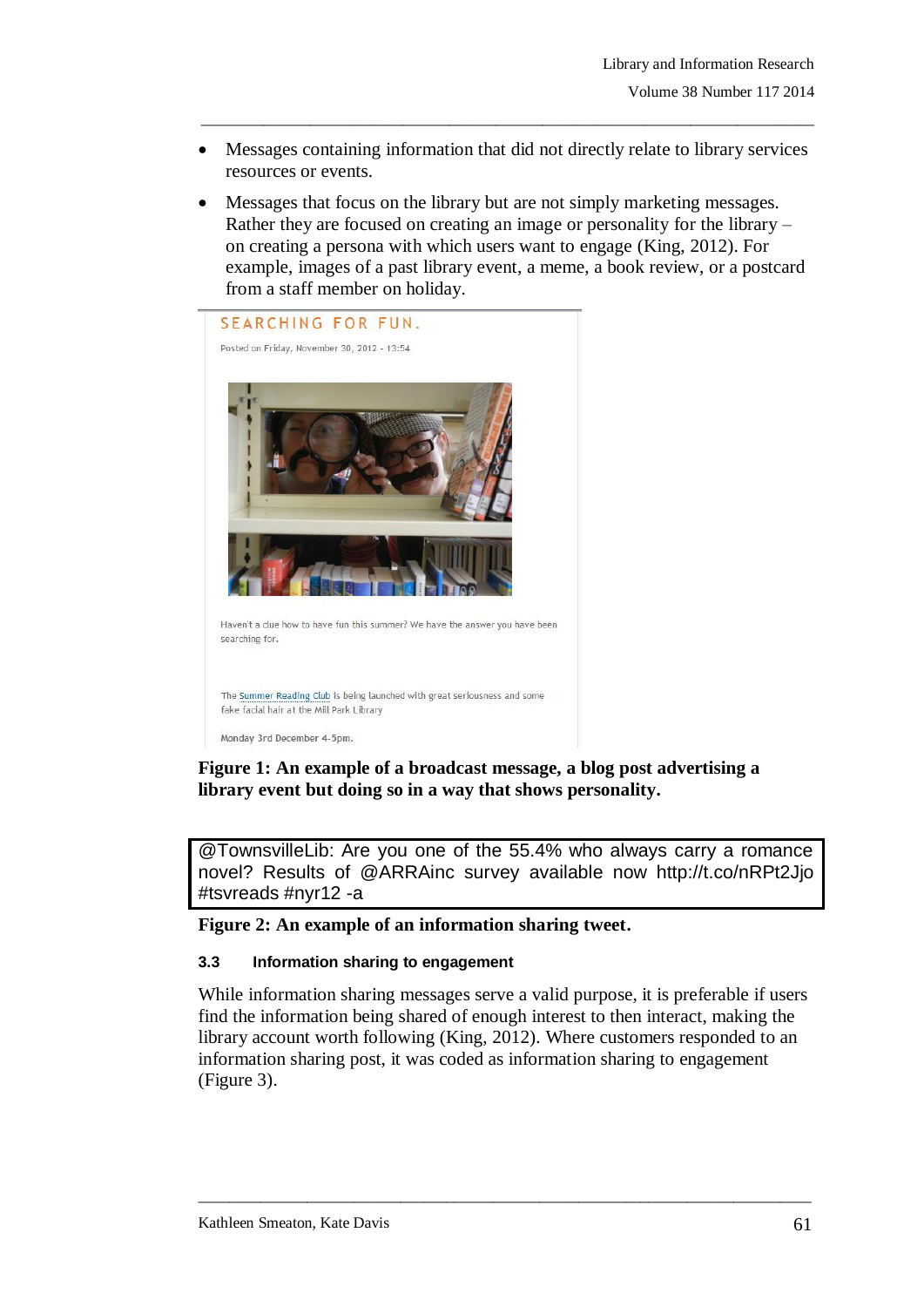#### **3.4 Engagement**

The engagement category (Figure 4) describes content that seeks to engage users, to encourage them to interact or participate in a conversation. Engagement messages are not necessarily about the library, its services or collections. Conversations around library services are obviously beneficial but those around other topics encourage community and participation (King and Willen Brown, 2009). For example a question about users' recommended holiday reads can help create a feeling of community amongst library users, encourage users to generate content, and facilitate participation (as long as the library remains engaged in the conversation) (King, 2012).

\_\_\_\_\_\_\_\_\_\_\_\_\_\_\_\_\_\_\_\_\_\_\_\_\_\_\_\_\_\_\_\_\_\_\_\_\_\_\_\_\_\_\_\_\_\_\_\_\_\_\_\_\_\_\_\_\_\_\_\_\_\_\_\_\_\_\_\_\_\_\_\_\_\_\_\_\_\_\_



**Figure 3: An example of an information sharing to engagement message, a Facebook post that shares a photo and then generates discussion (not included in order to protect user privacy).**

| Yarra Plenty Regional Library Service, Australia asked a<br>question.<br>November 14, 2012 (?)   |      |
|--------------------------------------------------------------------------------------------------|------|
| Is Christian Grey from the book Fifty Shades of Grey marriage-<br>worthy? What would you choose? |      |
| <b>Avoid at all costs</b>                                                                        | $+3$ |
| Just a nice cup of tea and a pleasant<br>chat about the weather                                  |      |
| An intense ongoing relationship                                                                  |      |
| A brief affair                                                                                   |      |
| + Add an answer                                                                                  |      |
| Like · Comment · Share                                                                           |      |

**Figure 4: An example of an engagement message, a survey which creates an engaging personality for the library.**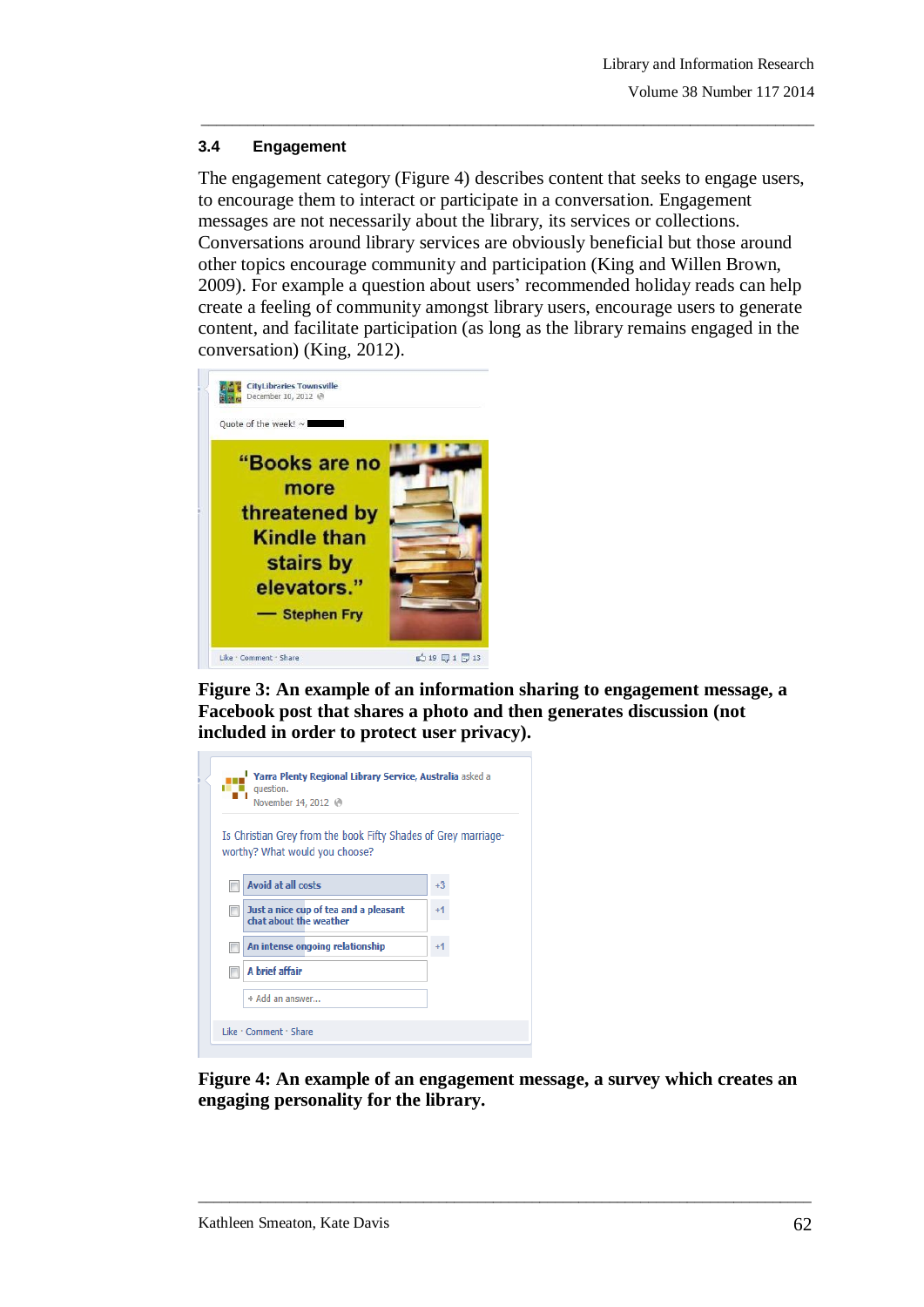#### **3.5 Average use**

The average number of interactions per day was calculated using a method based on Stuart (2010): the total number of updates was divided by the number of days monitored. As Stuart (2010) acknowledges, this average can be skewed as it may include interactions with a single customer and does not take into account the way social media can be used by libraries, with a flurry of activity across one or two days, then no interaction for long periods. However, this method does still allow for the development of a big picture of social media use by libraries, as the average provides a broad overview of library usage of each tool over the observation period.

\_\_\_\_\_\_\_\_\_\_\_\_\_\_\_\_\_\_\_\_\_\_\_\_\_\_\_\_\_\_\_\_\_\_\_\_\_\_\_\_\_\_\_\_\_\_\_\_\_\_\_\_\_\_\_\_\_\_\_\_\_\_\_\_\_\_\_\_\_\_\_\_\_\_\_\_\_\_\_

### **3.5 Pinterest and Flickr**

Pinterest and Flickr, as image sharing sites, are used in different ways to the other social media sites. Images that are uploaded need to grab attention quickly without explanatory text. There is also less ability to pose questions to customers so engaging them occurs through posting an image that creates interest. This meant that a different method of analysis was needed for each tool.

Many of the images that are uploaded to Flickr can be classified as information sharing so a broader approach was taken. Firstly, the amount of times that a library service used Flickr to upload photos was analysed. Then the uploaded images were counted. For example, the service may have only used Flickr once in the monitoring period, but uploaded 25 images. The images and account were then analysed to determine the purpose of the account. Flickr connections were analysed to see which groups libraries were interacting with to ascertain whether their Flickr use was of benefit to developing their community profile and connections.

Pinterest's premise is that pinning interesting images gathers followers. The images that are seen as interesting are then re-pinned and shared amongst the Pinterest community which can lead users back to the library board. One way to create a unique and appealing board is to create a visual collection, whether this is library resources or other relevant subjects. The collection of images that each library service had pinned was examined to determine the concept behind their collection. This was then related back to their number of followers and also their number of pins, as the more activity and interesting images pinned would impact on their followers.

### **4 Findings**

### **4.1 Facebook**

Facebook is the most popular social networking site in Australia (Cowling, 2013). Facebook's popularity and reach make it an ideal place to connect with users. Indeed libraries are seeking to capitalise on this with Facebook being used by more of the observed libraries than any other platform. Of the 26 libraries observed, 22 (including YPRL and CLT) have Facebook accounts. It is recommended that libraries post once per day (King, 2011) and most posted below this rate (Table 1).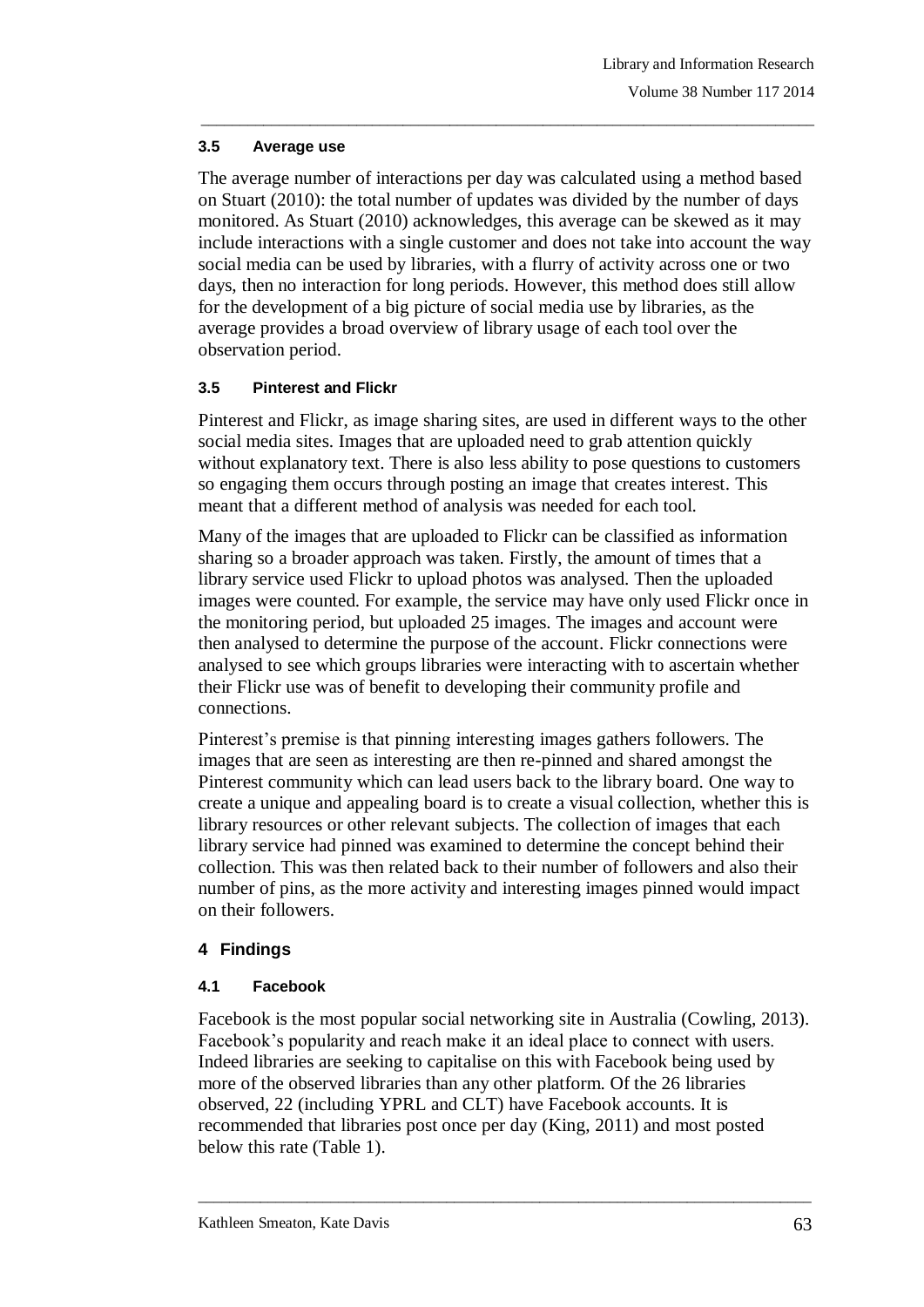| Library     | <b>Average posts</b> | Library          | <b>Average posts</b> |
|-------------|----------------------|------------------|----------------------|
| Lib m       | 2.1                  | Lib c            | 0.24                 |
| <b>CLT</b>  | 1.3                  | Lib a            | 0.18                 |
| Lib e       | 1.2                  | Lib $g$          | 0.18                 |
| Lib h       | $\mathbf{1}$         | Lib v            | 0.1                  |
| Lib i       | $\mathbf{1}$         | Lib j            | 0.07                 |
| Lib n       | 0.9                  | Lib <sub>1</sub> | 0.04                 |
| <b>YPRL</b> | 0.8                  | Lib s            | 0.04                 |
| Lib t       | 0.7                  | Lib x            | 0.02                 |
| Lib w       | 0.6                  | Lib p            | $\overline{0}$       |
| Lib d       | 0.57                 | Lib r            | $\overline{0}$       |
| Lib f       | 0.27                 | Lib u            | $\theta$             |

\_\_\_\_\_\_\_\_\_\_\_\_\_\_\_\_\_\_\_\_\_\_\_\_\_\_\_\_\_\_\_\_\_\_\_\_\_\_\_\_\_\_\_\_\_\_\_\_\_\_\_\_\_\_\_\_\_\_\_\_\_\_\_\_\_\_\_\_\_\_\_\_\_\_\_\_\_\_\_

### **Table 1: Average Facebook posts per day.**

The type of post is more important than the number of posts. To get the full benefit from Facebook, libraries should keep their Facebook pages informal, constantly updated, unique, innovative, and provide a space for discussion (Tagtmeier, 2010; King, 2011). These practices, however, are not ingrained in the libraries observed. The types of messages that were posted are analysed below.

### *Broadcast*

YPRL and CLT posted very few broadcast messages, a trend which was reflected across the other libraries monitored. This is encouraging, especially when compared with some of the data collected in the US, which has reported much higher rates of broadcast messages (Aharony, 2012). This may indicate that Australian libraries are starting to use Facebook in a more effective way to engage users as well as promoting their services.

### *Information sharing / Information sharing to engagement*

Well over a third of YPRL and CLT's posts fell into the information sharing to engagement category and they had a very low rate of pure information sharing posts.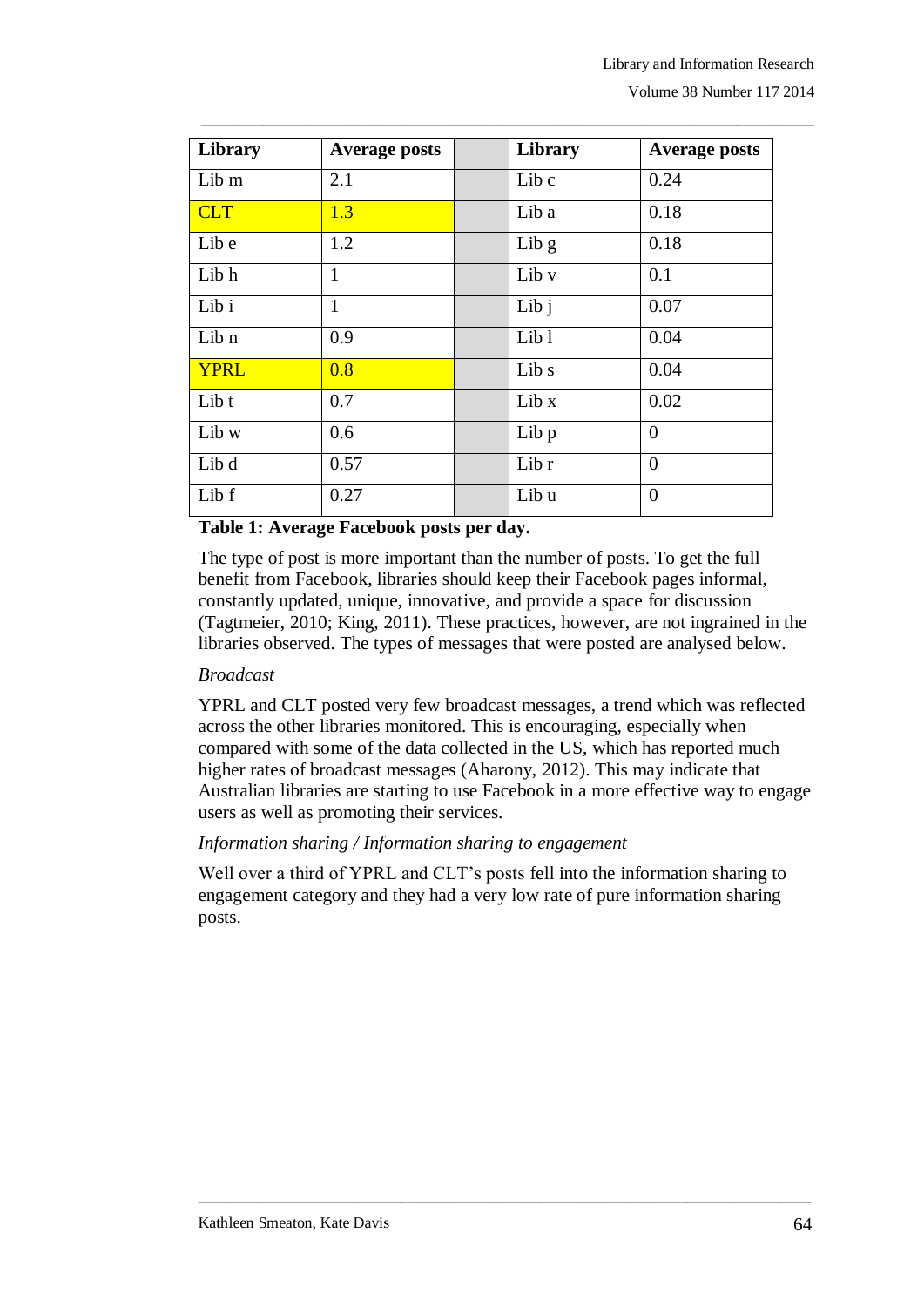

**Figure 5: Charts showing post type proportions for YPRL (left) and CLT (right).**

If the point of social media is to engage and facilitate conversation, ideally every post would garner a response. Both YPRL and CLT's low rates of pure information sharing posts demonstrate that they are posting information they know appeals to their users, thus generating a high rates of interaction. This indicates that they are finding the right voice to connect with users. Only three other libraries had achieved a similar level of engagement.

# *Engagement*

The proportion of messages that were pure engagement was also quite high across the libraries monitored. However, some libraries with high engagement post levels, posted very infrequently, which resulted in them having very few "likes" and site traffic as users did not engage with a presence that was not maintained. This is in contrast to YPRL and CLT (Figure 6) who were posting engagement messages around 20% of the time and who posted frequently enough to create a follow-worthy account and get responses.



**Figure 6: Engagement post from CLT.**

Some of the engagement posts on the Facebook pages come from users posting on the wall and the library answering or commenting on their post. While the libraries' reply may be directed at only one user, it demonstrates that the library is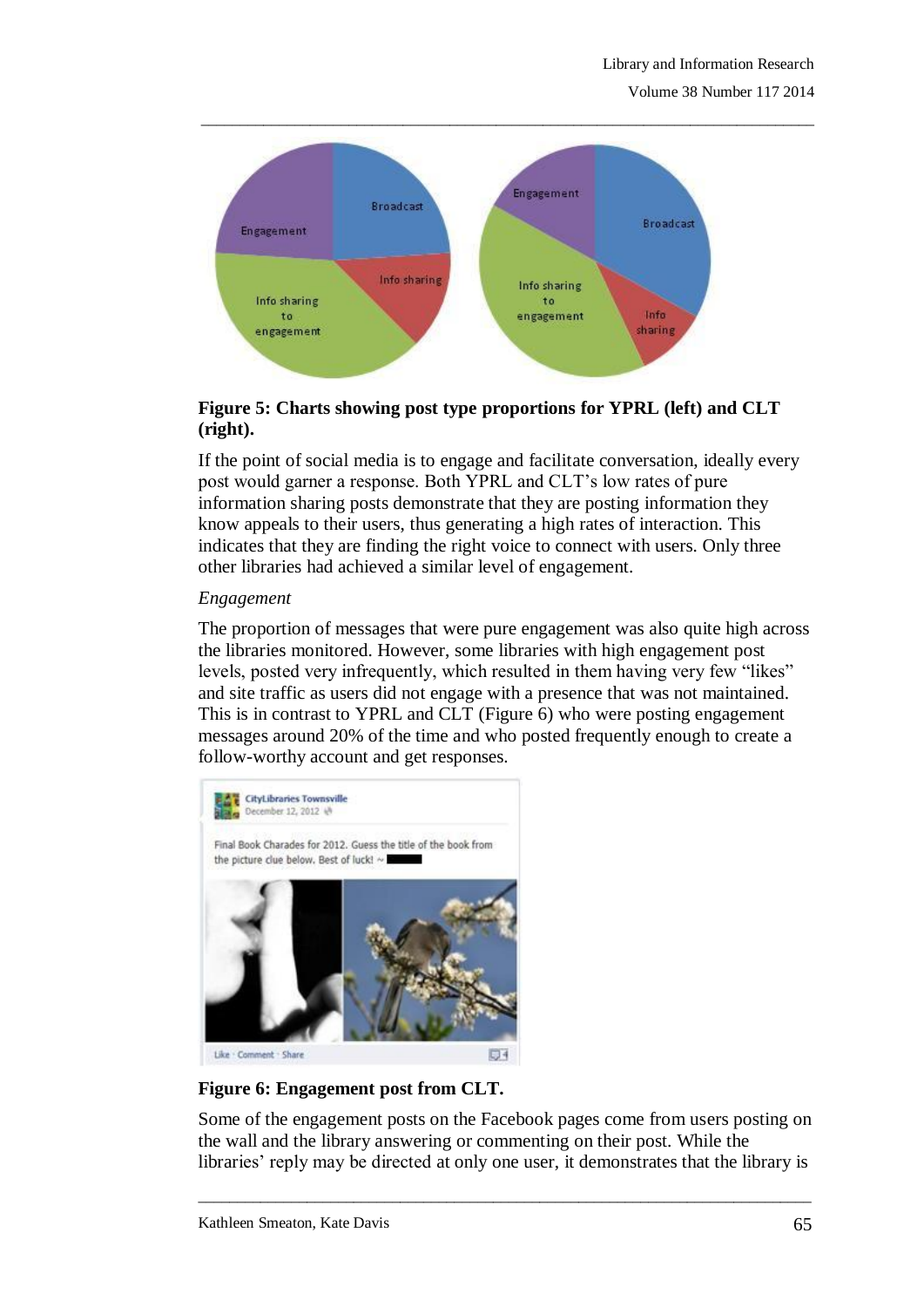willing to engage with users in this space, it can be viewed by anyone accessing the page, and it may impact on the likelihood of other users posting on the page. One library service that was monitored had not replied to comments left on its Facebook page and while it may have responded offline to the user, by not posting a public reply it could be losing an opportunity to demonstrate its commitment to and regard for users. Users that ask questions on social media usually want their reply on that channel; if they have posted a question on Facebook, they are looking for an answer on that channel, not via an email (King, 2012).

\_\_\_\_\_\_\_\_\_\_\_\_\_\_\_\_\_\_\_\_\_\_\_\_\_\_\_\_\_\_\_\_\_\_\_\_\_\_\_\_\_\_\_\_\_\_\_\_\_\_\_\_\_\_\_\_\_\_\_\_\_\_\_\_\_\_\_\_\_\_\_\_\_\_\_\_\_\_\_

# **4.2 Twitter**

In describing the power of Twitter for libraries, Gunton and Davis (2012) suggest that it should be seen as a tool that has three main roles: a service delivery and recovery channel, a site for community building and a site for information experience. Twitter was the second most used social media platform; 17 libraries including YPRL and CLT use it.

| Library          | <b>Average tweets</b> | Library | <b>Average tweets</b> |
|------------------|-----------------------|---------|-----------------------|
| Lib m            | 3.1                   | Lib d   | 0.5                   |
| Lib e            | 1.5                   | Lib t   | 0.4                   |
| Lib i            | 1.3                   | Lib f   | 0.4                   |
| Lib h            | 1.3                   | Lib x   | 0.2                   |
| Lib w            | 1.1                   | Lib a   | 0.1                   |
| Lib $\mathbf{j}$ | 0.9                   | Lib c   | 0.02                  |
| <b>YPRL</b>      | 0.7                   | Lib k   | $\overline{0}$        |
| Lib n            | 0.7                   | Lib s   | $\overline{0}$        |
| <b>CLT</b>       | 0.6                   |         |                       |

The majority of libraries observed tweeted far less than the recommended two to three times per day (Table 2).

### **Table 2: Average tweets per day.**

To ensure the success of a Twitter account, libraries must tweet regularly (two to three times per day) and ensure the account is used for engagement (Cahill, 2011; Tagtmeier, 2010; Fields, 2010; Loudon and Hall, 2010; King and Willen Brown, 2009; Steiner, 2009; Stuart, 2010; Fitcher, 2007).

### *Broadcast*

Interestingly, libraries with the highest broadcast rate (over 40%) included those that tweeted the most, (libraries M and I) and those that tweeted the least (libraries A and C). Libraries M and I are using Twitter to do more than broadcast, but realise there are also benefits to broadcasting. Libraries A and C seem to have used Twitter as a promotional afterthought, with messages that were not tailored to the platform being sent as advertising. Comparatively, YPRL and CLT had broadcast rates of around 20%, showing that they are using the platform in a variety of ways, but they realise that it can have impact as a broadcast channel.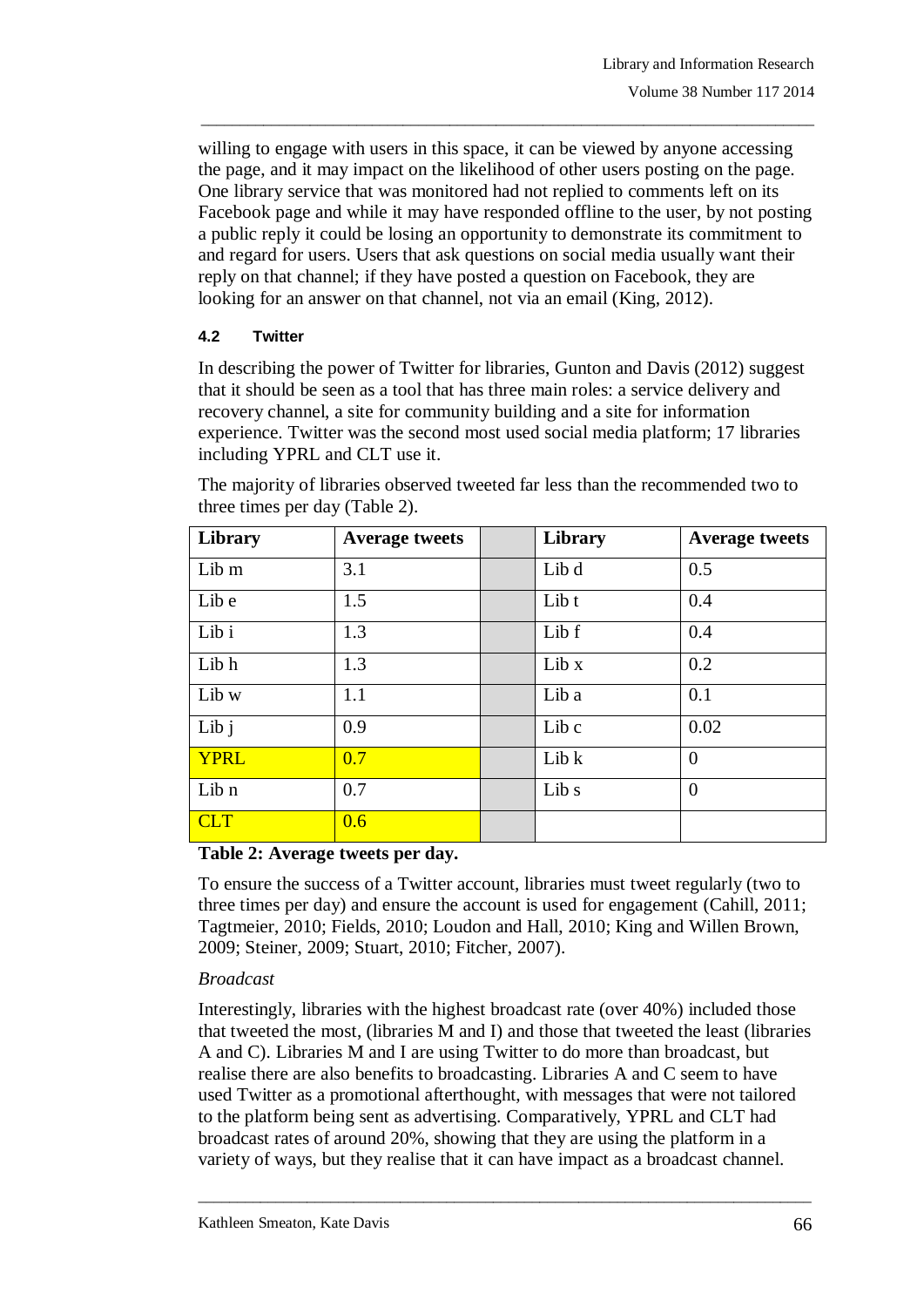# *Information sharing / Information sharing to engagement*

Twitter had low information sharing to engagement rates across most libraries. This may be due to the fact that libraries' Twitter content is not tailored for the channel. Many libraries push content that is posted to other sites, such as Facebook, out via their Twitter account, using tools that automatically tweet new content in these other channels. This content may not always make sense in the Twitter format of 140 characters, making it more likely for users to ignore it. It may also be the result of not using the service often enough to engage with users. Twitter is used "in the moment" and users generally only see a limited history of posts when they log in. As such, if libraries only tweet once per day or less, then they may miss many of their users who are not logged on when the tweet is sent out. Only YPRL, CLT and three other libraries were able to achieve information sharing to engagement levels of 25% or above, indicating they had found an appealing voice on Twitter that their users responded to well.

\_\_\_\_\_\_\_\_\_\_\_\_\_\_\_\_\_\_\_\_\_\_\_\_\_\_\_\_\_\_\_\_\_\_\_\_\_\_\_\_\_\_\_\_\_\_\_\_\_\_\_\_\_\_\_\_\_\_\_\_\_\_\_\_\_\_\_\_\_\_\_\_\_\_\_\_\_\_\_

#### *Engagement*

Engagement tweets were very low across all the libraries observed. YPRL and CLT had levels around 15% for engagement tweets, something only one other library achieved.

Twitter can be used as a channel for reference service provision, which CLT has done. CLT's innovative use of Twitter for reference service provision sees them take a pro-active approach to fielding enquiries. They use saved searches to see what is being tweeted about Townsville and, if appropriate, they will respond to provide an answer. In this way, they engage users in a similar manner to the engagement that occurs at a physical reference desk.

Often questions that people used to ask at the library are now being sent out on social media as a general question to a user's network. If the library is part of user's networks then there is more chance of the library engaging them. Pro-active searching of Twitter has allowed CLT to tap into these networks and make use of their resources, especially their local history collection.



### **Figure 7: CLT sending out a pro-active tweet in response to a tweet mentioning Townsville.**

CLT also followed local tweeters and found this beneficial. By responding to their tweets they have signed up new members who have gone on to tweet about the library's resources. While this is not a common occurrence, it demonstrates the impact that successful Twitter interactions can have.

### **4.3 Blogs**

YPRL has 17 blogs across the library website, encompassing individual staff member blogs, branch blogs, local history and news and promotion. Seven of the other libraries monitored used blogs as well, but not CLT. Of the 17 YPRL blogs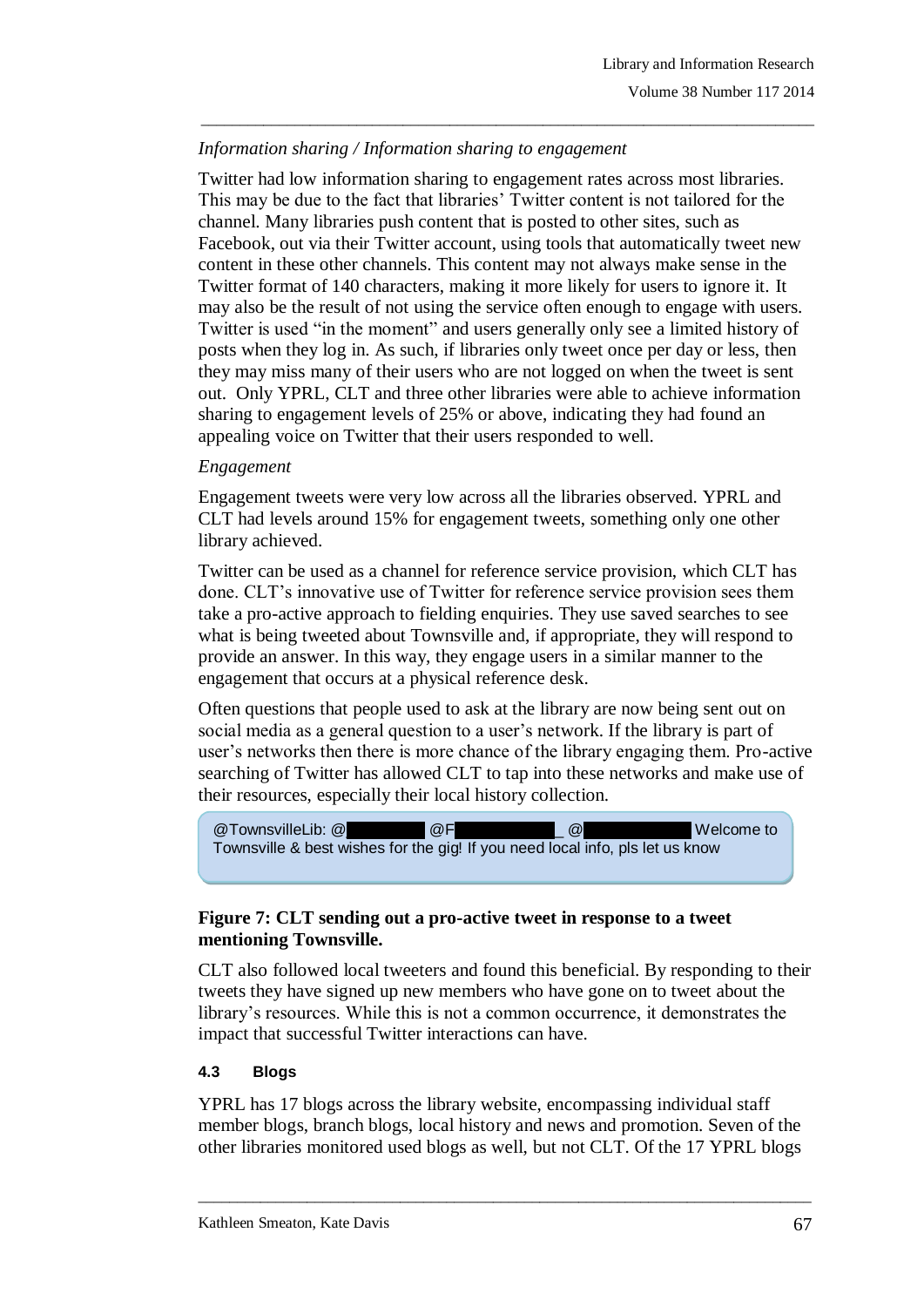there were three that posted no new content during the ten week monitoring period and all had very low rates of posting overall. This was also the trend across the other seven libraries that used blogs. The highest posting was from a library that had no other social media presence. This service also did not have comments enabled on their blog so could not facilitate engagement or create conversation, which is arguably the main point of social media (King and Willen Brown, 2009).

\_\_\_\_\_\_\_\_\_\_\_\_\_\_\_\_\_\_\_\_\_\_\_\_\_\_\_\_\_\_\_\_\_\_\_\_\_\_\_\_\_\_\_\_\_\_\_\_\_\_\_\_\_\_\_\_\_\_\_\_\_\_\_\_\_\_\_\_\_\_\_\_\_\_\_\_\_\_\_

Across all blogs there was an extremely low rate of commenting. During the observation period, only two libraries received any comments. This reflects the findings from other studies in the United States and New Zealand (Oguz and Holt, 2011; Rutherford, 2008b).

Sourcing content for blog posts can be difficult, particularly when low levels of customer engagement cause staff to question the value of blogging. Indeed, CLT believes blogs are an inefficient use of staff time as "all the information you would spend time putting into a blog is out there already so we can more valuably as library staff point to those places" according to one participant in the wider research project. YPRL's blogs include high quality posts aimed at engaging customers, yet they do not attract comments. This suggests that it is not the content of the blog that is the issue, rather it is the medium. This is demonstrated by a post that received no comments on a blog, but many as a Facebook post.



**Figure 8: The same content on a blog and Facebook.**

#### **4.4 YouTube**

In total, five of the 26 libraries have a YouTube presence, including YPRL, making it the least used social media tool. Of the four library services that are currently using YouTube only two posted any new content during the monitoring period. While the rate of posting was low, the rate of engagement was high. Across the five library services, four videos were uploaded in the observation period, and all of these received multiple comments.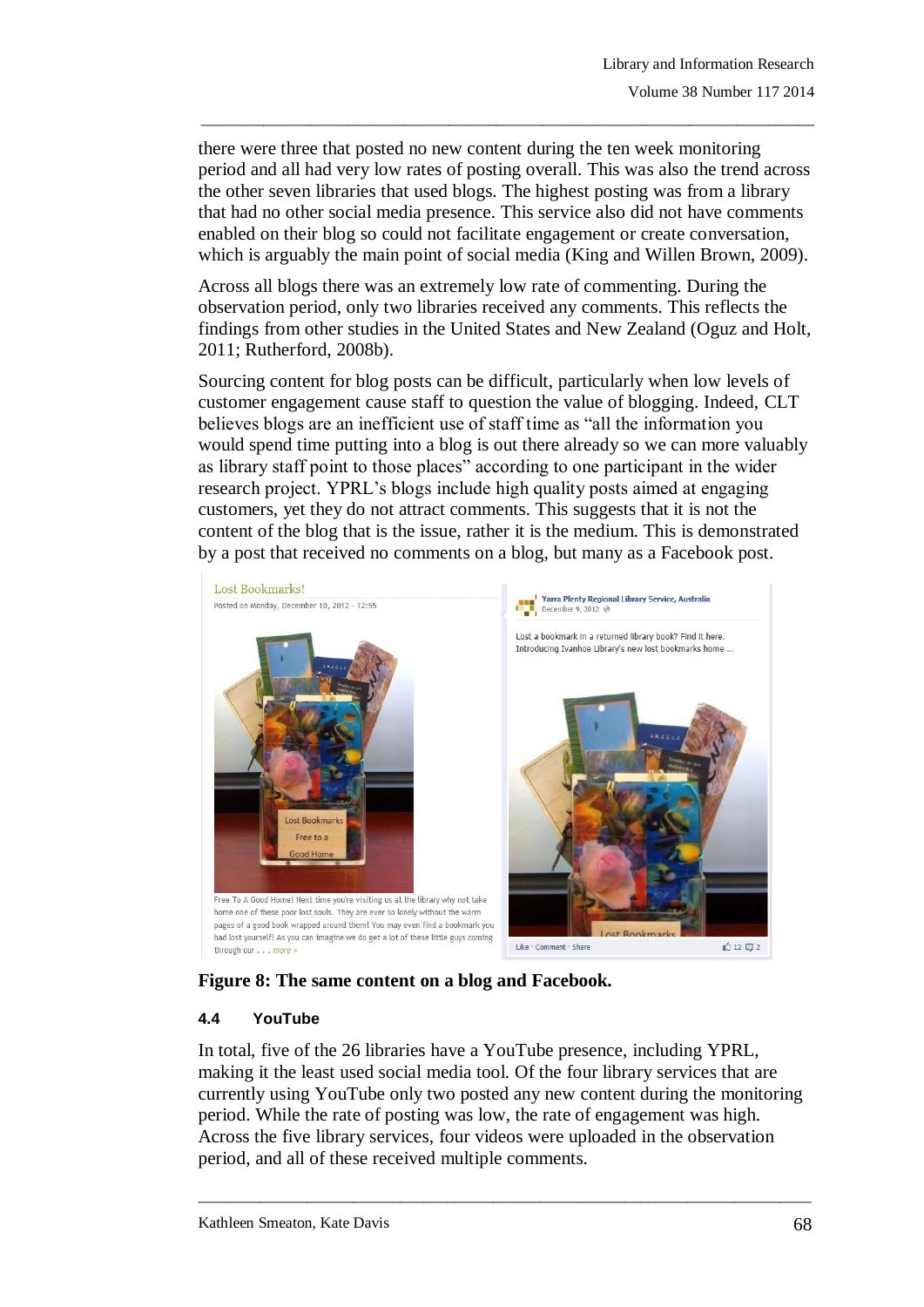As YouTube is a social tool it is important to engage with users, respond to comments and allow them to become content creators (Colburn and Haines, 2012). CLT and YPRL have recognised the potential that YouTube has for engaging users, having conversations, and allowing users to become content creators (Stephens, 2007). Both identified it as a channel they would like to develop.

\_\_\_\_\_\_\_\_\_\_\_\_\_\_\_\_\_\_\_\_\_\_\_\_\_\_\_\_\_\_\_\_\_\_\_\_\_\_\_\_\_\_\_\_\_\_\_\_\_\_\_\_\_\_\_\_\_\_\_\_\_\_\_\_\_\_\_\_\_\_\_\_\_\_\_\_\_\_\_

### **4.5 Flickr**

YPRL and 14 of the other libraries observed have Flickr accounts, while CLT does not. This high uptake of Flickr is not reflected in the volume of uploads. Only three libraries (including YPRL) made use of their accounts to upload photos during the monitoring period. All the photos uploaded by the libraries were viewed multiple times, but none had received any comments by the end of the monitoring period. Of the 11 other services that did not upload to Flickr during the observation, four had not used their account in the past year and three had joined Flickr but never uploaded any photos or joined any groups.

Those libraries that uploaded photos mainly contributed photos of library events, exhibitions, competitions and renovations – essentially, photos that market the library. It has been suggested that public libraries can use Flickr to create engagement with their community by allowing them to contextualize photos with their own comments and stories (Forsyth, 2010), however, this did not seem to be happening during the observation period.

Of the 15 libraries using Flickr only one library had connections to groups or contacts in their local community, indicating the social aspect of the tool was not being exploited. Online communities tend to form around interests, such as hobbies or the local community or hometown, and Flickr offers public libraries the chance to connect with these online communities in a meaningful way (Farkas, 2007; Cahill, 2009). By contributing to groups, libraries can start a conversation, as opposed to simply pushing information out (Forsyth, 2010). By allowing users to add tags to the library's images, users become curators and descriptive cataloguers and in this way contribute to the development of a virtual collection. In turn, libraries become part of the community and appear human and approachable (Casey and Savastinuk, 2007).

Flickr can also be used as a way to identify materials for addition to the collection. The National Library of Australia, for example, has a formal, organisational presence on Flickr, but CLT have demonstrated that this might not be necessary. CLT uses Flickr to source images for their local history collection, but they do not have a Flickr account. After Cyclone Yasi, CLT's local history staff used Flickr to source photos for addition to the collection, as there was a huge amount of content already there. CLT staff emailed the users who had posted relevant photos and asked them for permission to add their images to the local history collection, with an overwhelmingly positive response. This allowed them to expand their collection via community knowledge.

Flickr can be a very powerful and engaging tool if libraries are prepared to invest the time to create connections and post images in a strategic way, taking the time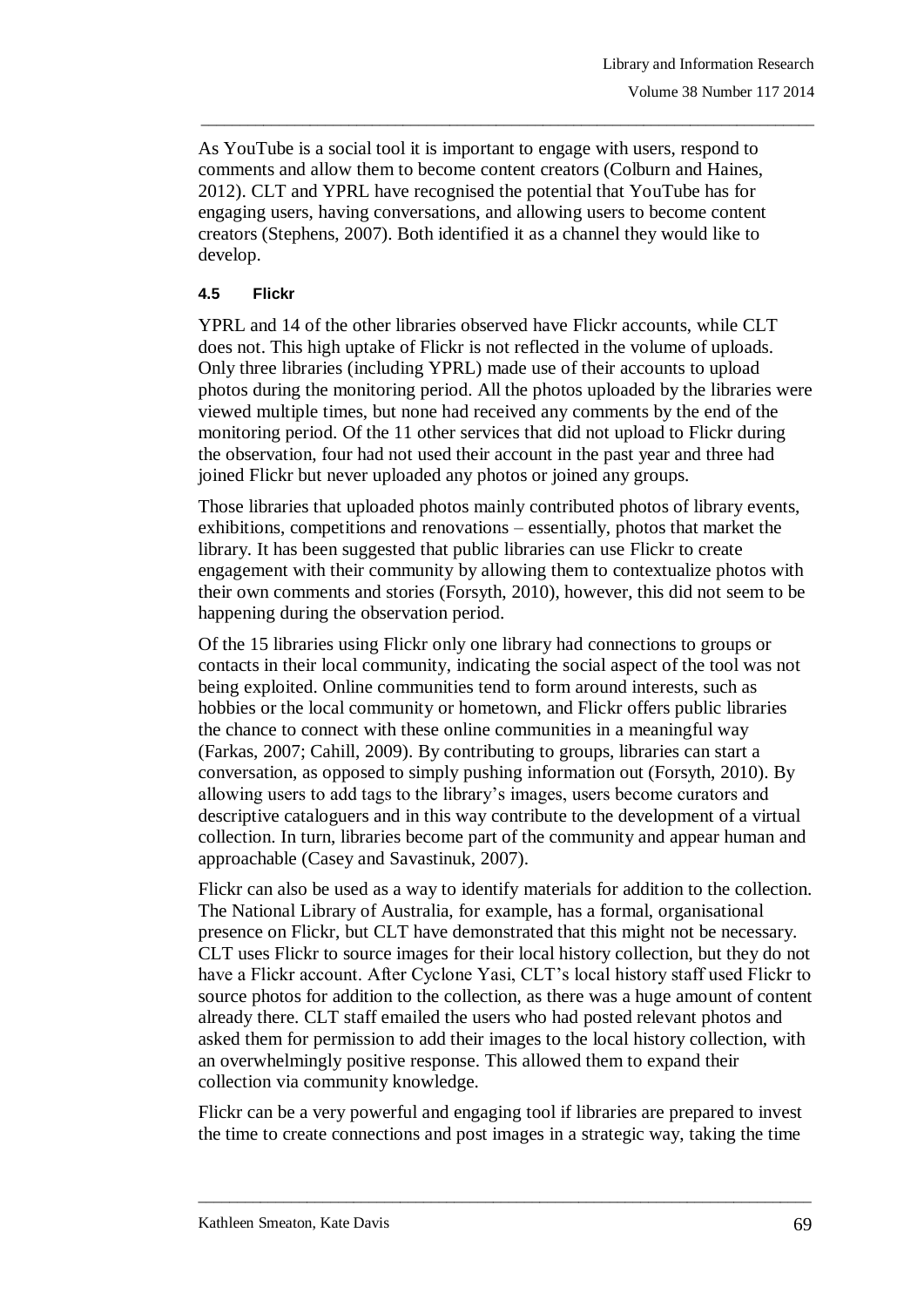to develop relationships and post images which are appealing and that will create engagement.

\_\_\_\_\_\_\_\_\_\_\_\_\_\_\_\_\_\_\_\_\_\_\_\_\_\_\_\_\_\_\_\_\_\_\_\_\_\_\_\_\_\_\_\_\_\_\_\_\_\_\_\_\_\_\_\_\_\_\_\_\_\_\_\_\_\_\_\_\_\_\_\_\_\_\_\_\_\_\_

#### **4.6 Pinterest**

Libraries are using Pinterest to do many different things, from collating ideas for storytime craft activities to creating boards of books and resources that may appeal to specific groups (McDermott, 2012). YRPL, CLT and five of the other 24 libraries observed use Pinterest.

Like Flickr, Pinterest is a platform which lends itself to both serendipitous discovery of library pins and creating a following among users. Of the libraries that use Pinterest, YPRL have the largest number of followers, they follow more users than the other libraries, and have more pins (Figure 8).

YPRL are very considered when deciding what to post. They use Pinterest to create an online collection based on Dewey decimal numbers. The idea behind this is that creating a collection related to a subject area, such as recipes, is more appealing to users and will generate more re-pins and followers than pinning the bookcover of the latest novel.



**Figure 8: Pinterest usage among the libraries during observation.** 

This innovative use of Pinterest is obviously one that has engaged users, by curating content and creating collections that will be of interest, rather than presenting them with lists of resources.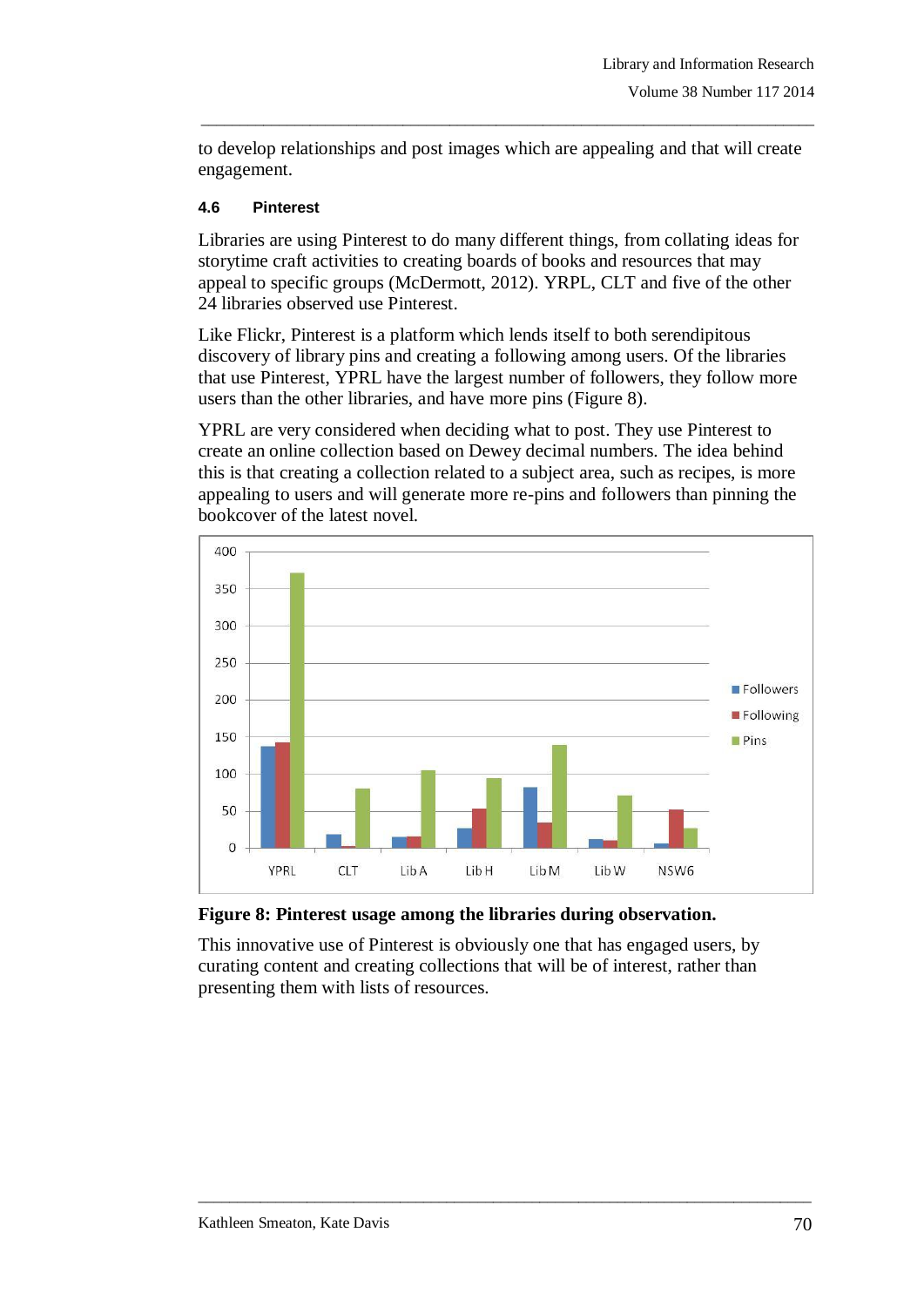

**Figure 9: Section of YPRL's Pinterest page.**

CLT and the other libraries on Pinterest are using the tool as a way to create lists of books, such as bookclub titles, staff recommendations or to pin photos from events. This use of Pinterest may not be as appealing to users because they are using the tool as a collection of images, like a Flickr account, rather than a content curation tool as YPRL are doing.

Pinterest has a very strong possibility for serendipitous discovery and by connecting with users who may never have looked at the library in any other arena the library can draw users into the library's collection or website (McDermott, 2012). As Pinterest is a relatively new social media tool its usefulness is still being explored by libraries, but it has enormous potential, particularly as a tool with which to target specific user groups (McDermott, 2012).

# **5 Discussion**

To create a participatory library, social media needs to be used strategically, with a clear goal of engaging with users and using their knowledge to help develop a service that remains relevant to the community (Lankes, 2011). Aside from having a strategic goal, libraries also need to take into account best practice for each channel and understand how to use it well. In practical terms this means posting messages that are tailored to a particular channel, in terms of format, content and level of usage (King, 2012). On each channel the library needs to define a personality that will engage their users, making their voice unique and appealing through the content that they post, the relationships they develop and the way that they respond to their users in a particular space (King, 2012).

Social media allow libraries to create another entry point into the service for their users. By appealing to users on platforms on which they are already engaged users may be more inclined to use library services, for example users may not visit a library specific website, but will use a library Facebook page (Cahill, 2009). Overall, the results of the social media monitoring study appeared to show that Australian libraries have realised that it is necessary to have a presence on social media, but have focused on the utilisation of a tool rather than the wider benefits it could offer. This is where YPRL and CLT were able to set themselves apart from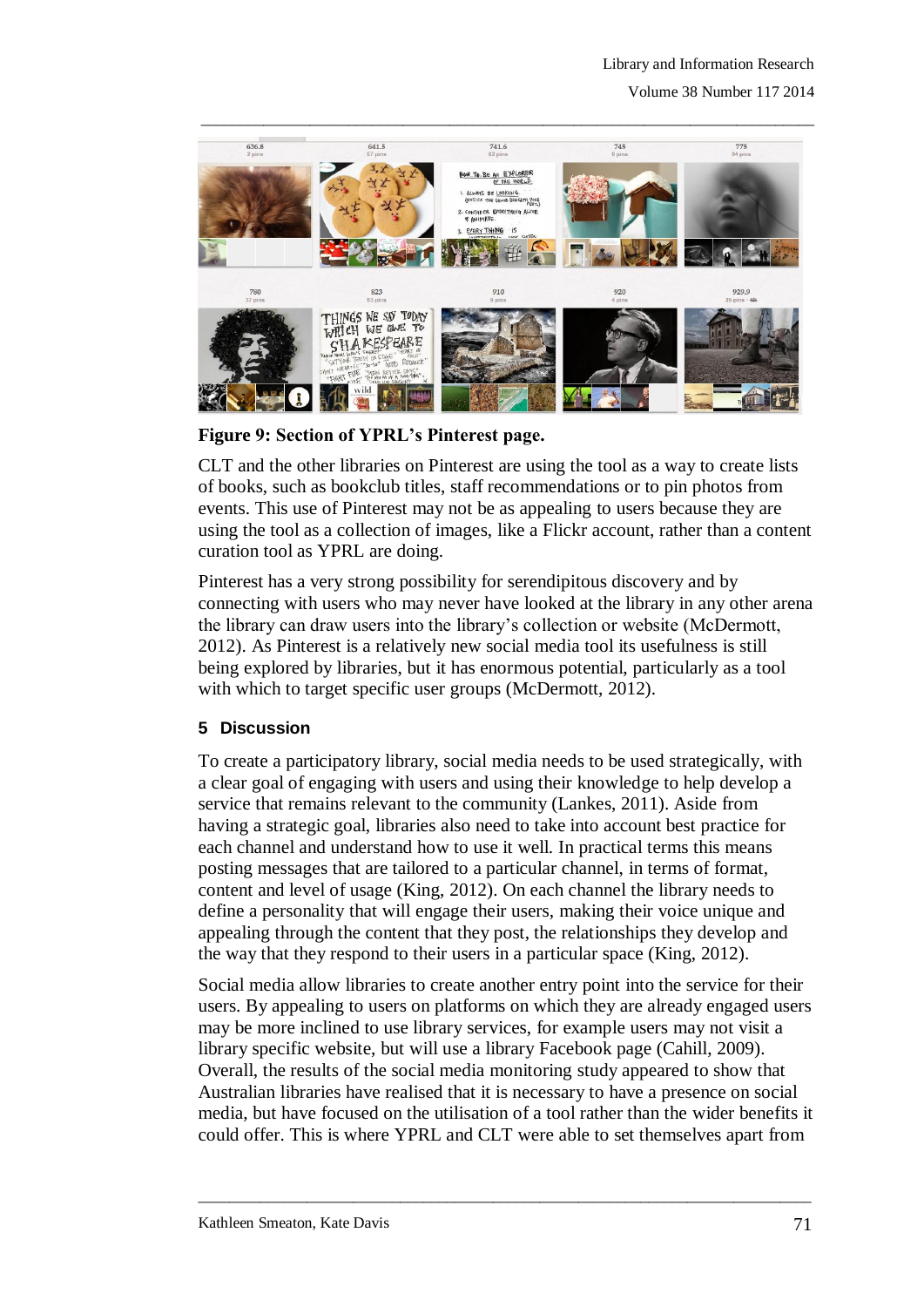other libraries; by tailoring messages and focusing on user participation they appear to be focusing on the benefits that these tools can bring to a service.

Organisations that engage customers successfully tend to use social media in a thoughtful manner, with a well-defined persona designed to engage users, and content geared towards fostering engagement. YPRL, CLT and two other libraries were able to do this, but they were the exception rather than the rule.

\_\_\_\_\_\_\_\_\_\_\_\_\_\_\_\_\_\_\_\_\_\_\_\_\_\_\_\_\_\_\_\_\_\_\_\_\_\_\_\_\_\_\_\_\_\_\_\_\_\_\_\_\_\_\_\_\_\_\_\_\_\_\_\_\_\_\_\_\_\_\_\_\_\_\_\_\_\_\_

The majority of the other libraries appeared to take a more haphazard approach to their social media accounts, posting less frequently and without seeming to have the clear aims in their use of social media.

To derive the most benefit from social media accounts they must be treated as engagement tools and used to create relationship with users. While amassing followers and likes is one way to measure this, examining the number of conversations that take place on each platform is another. Facebook is a tool that users are engaged and where they seem willing to interact with libraries. While much of the interaction is passive, running competitions and inviting comments will attract users and allow the library to have a greater reach. YPRL and CLT have shown that a successful Facebook page needs to be updated regularly and have an informal tone.

To use Twitter for engagement it needs to be given more attention. Setting up searches, proactively answering questions and following users are all ways to create conversations via Twitter and invite users to participate in helping to shape library services as well as becoming part of their social network. It also must be updated more frequently than other social media tools due so that users do not miss library content in their feeds.

Currently, blogs are used to a limited extent by libraries and do not seem to generate comments or interaction, but this seems to be more of an issue with the medium of blogging, rather than the way that they are using the tool, a finding reflected by other studies (Rutherford, 2008b; McLean, 2008; Oguz and Holt, 2007). Other social media tools across all libraries generated much higher engagement levels than blogs, which may indicate that library blogs are becoming redundant (Helgren and Lietzau, 2011).

Flickr and Pinterest are platforms that need to have a clear purpose to be of use to an organisation. Simply posting pictures of new resources or events does not generate interaction. By taking a more strategic approach and defining the rationale behind a Flickr set or a Pinterest board and making sure that it is either unique content, or content which has been uniquely curated, will attract users. At present it appears that many organisations are treating their organisational accounts the same way they would treat a personal photo album or board, randomly adding what appeals without considering their users.

YPRL and CLT seem to be leading the way in using social media as an engagement tool across the platforms that they use. YPRL is creating relationships with users and gaining followers across Twitter, Facebook, and Pinterest. CLT through their Flickr usage and Twitter account are trying to create and tap into community knowledge. If libraries are to develop relationships and become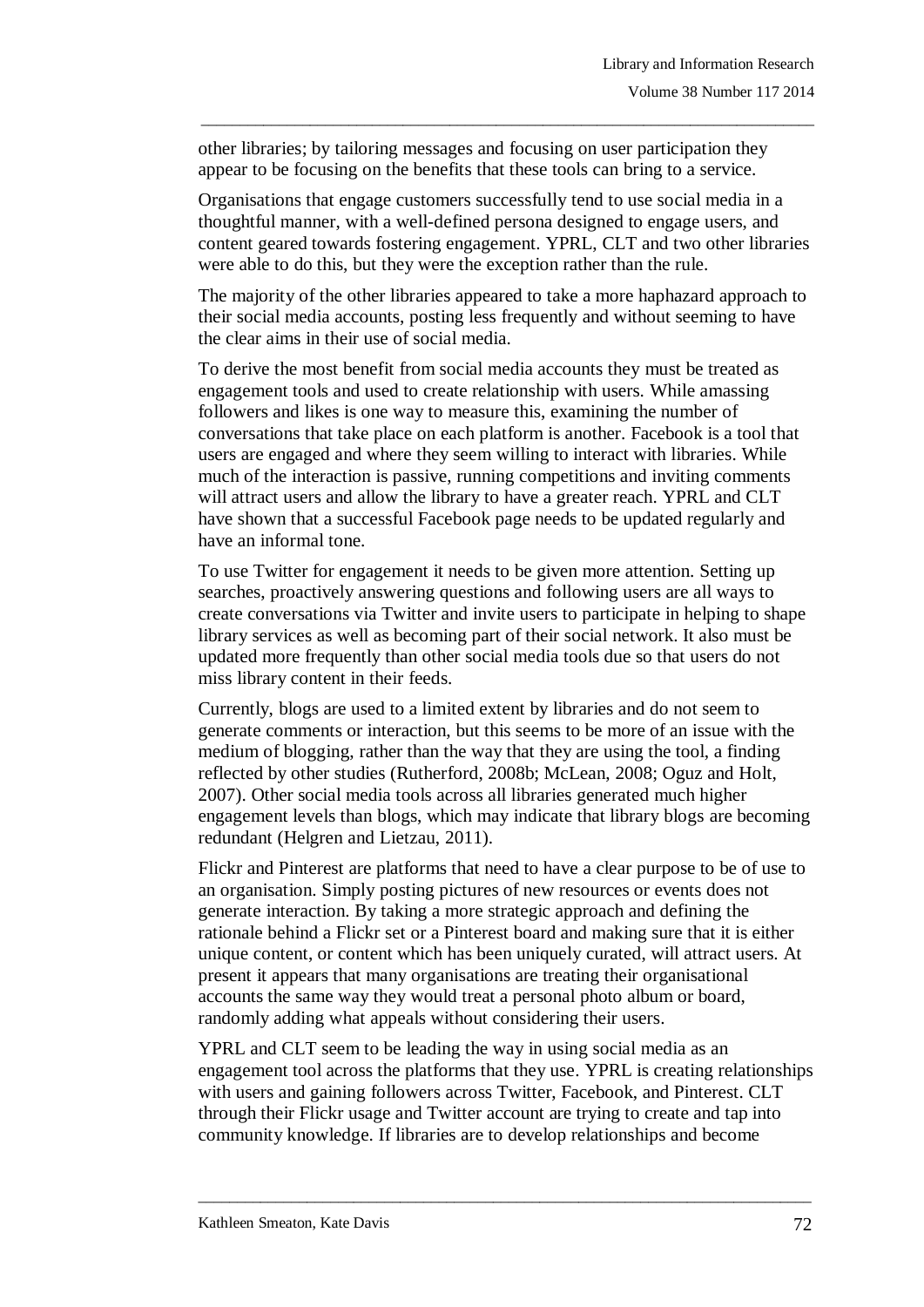keepers of community knowledge then social media use needs to be more strategic (Chowdury *et al.*, 2006).

At an operational level YPRL and CLT use social media very differently. YPRL has many different social media platforms and is happy to work across them all. In contrast CLT preferred to choose a few tools and concentrate on them. This has meant their accounts like Twitter and Facebook are very engaging for users. It has also allowed them to make innovative use of services like Flickr as they realise that having knowledge of a tool and knowing where to reach users or gather information can be just as powerful as an official library presence.

\_\_\_\_\_\_\_\_\_\_\_\_\_\_\_\_\_\_\_\_\_\_\_\_\_\_\_\_\_\_\_\_\_\_\_\_\_\_\_\_\_\_\_\_\_\_\_\_\_\_\_\_\_\_\_\_\_\_\_\_\_\_\_\_\_\_\_\_\_\_\_\_\_\_\_\_\_\_\_

It was clear throughout the course of the monitoring that libraries are being contacted by their users via social media channels. If the attitude of the library staff is one where the account is seen as another broadcast channel then these interactions may be missed as the account is not being utilised effectively. Both CLT and YRPL were able to track all their engagements and respond to them, which is essential when monitoring a social media account. Once a person has become committed to social network site they tend to stay there and to make sure that they are staying in their users preferred spaces library services need to make sure they are committed to their desired social media space (Tagtmeier, 2010).

# **6 Conclusion**

While this research focused on public libraries, the findings are applicable to libraries in other contexts and for any organisation looking to engage with its users via social media. Social media is a rapidly developing space. As more people grow up immersed in social media, it will become even more important for libraries to be present in these spaces. But it is not enough to be present. Libraries need to engage with social media thoughtfully, with a focus on developing their brand on existing channels and exploring new spaces. The two organisations that were the subject of this case study based project, YPRL and CLT, are leading the way in best practice for a participatory library service in Australian public libraries (Smeaton and Davis, 2014). Indeed, their practice meets what is considered to be best practice on an international level. Their approaches to social media are effective and other organisations may wish to look at the way they use their accounts to inform their own practice.

### **References**

ALIA (2010) *National Vision and Framework 2010-2015* [online]*.* URL: [http://www.alia.org.au/sites/default/files/documents/advocacy/NationalVisionand](http://www.alia.org.au/sites/default/files/documents/advocacy/NationalVisionandFramework.pdf) [Framework.pdf](http://www.alia.org.au/sites/default/files/documents/advocacy/NationalVisionandFramework.pdf) [accessed 6.7.2013].

Aharony, N. (2012) Facebook use in libraries: an exploratory analysis, *Aslib Proceedings,* **64***(*4) 358-372.

Bertot, J.C. and McClure, C. (2008) The impacts of free public internet access on public library patrons and communities, *The Library Quarterly,* **78**(3), 285-301.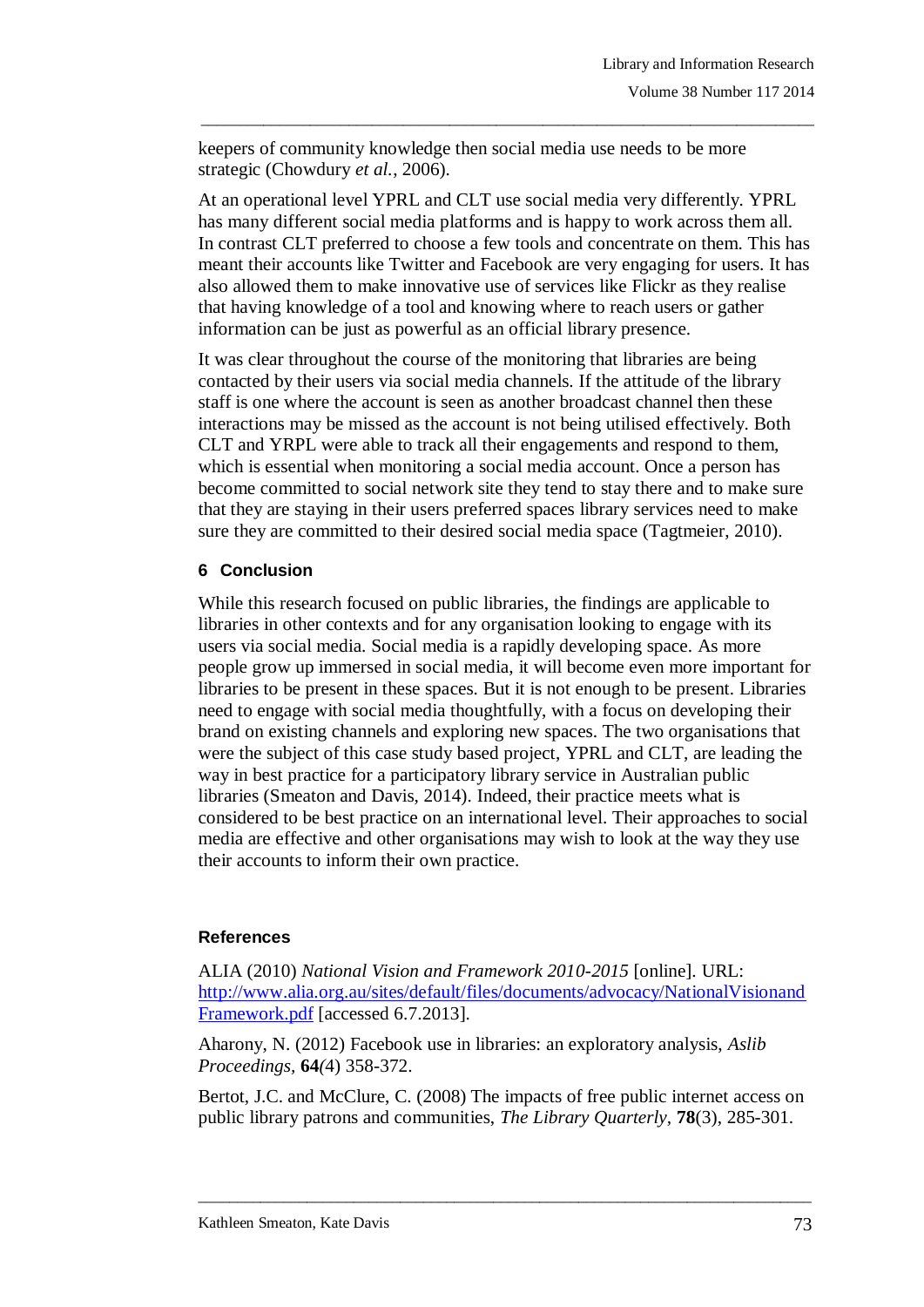Breeding, M. (2010) Taking the social web to the next level. *The Systems Librarian,* **September,** 28-30.

Cahill, K. (2009) *User-generated content and its impact on web-based library services.* Oxford: Chandos Publishing.

Cahill, K. (2011) Going social at Vancouver Public Library: what the virtual branch did next, *Program: electronic library and information systems*, **45**(3), 259 - 278.

\_\_\_\_\_\_\_\_\_\_\_\_\_\_\_\_\_\_\_\_\_\_\_\_\_\_\_\_\_\_\_\_\_\_\_\_\_\_\_\_\_\_\_\_\_\_\_\_\_\_\_\_\_\_\_\_\_\_\_\_\_\_\_\_\_\_\_\_\_\_\_\_\_\_\_\_\_\_\_

Casey, M. and Savastinuk (2006) Library 2.0: Service for the next-generation library*, Library Journal,* **131**(14), 40-44*.* 

Casey, M. and Savastinuk, L. (2007) *Library 2.0:A guide to participatory library service.* Medford, NJ: Information Today Inc.

Chase, D. (2007) Transformative Sharing with Instant Messaging, Wikis, Interactive Maps, and Flickr*, Computers in Libraries,* **27**(1), 6-8.

Chowdury,G., Poulter, A. and McMenemy, D. (2006) Public Library 2.0: Towards a new mission for public libraries as a "network of community knowledge", *Online Information Review,* **30**(4), 454-460.

Colburn, S. and Haines, L (2012) Measuring libraries use of YouTube as a promotional tool: an exploratory study and proposed best practices, *Journal of Web Librarianship,* **6***,* 5-31.

Cowling, D. (2013) *Social media statistics Australia –June 2013* [online]. URL: <http://www.socialmedianews.com.au/social-media-statistics-australia-june-2013/> [accessed 7.7.2013]

Farkas, M. (2007) *Social software in libraries: Building collaboration, communication and community online.* Medford, NJ: Information Today Inc.

Fernandez, J. (2009) A SWOT analysis for social media in libraries, *Online,* 35- 37. URL:<http://www.infotoday.com/online/default.shtml> [accessed 7.10.2012].

Fields, E. (2010) A unique Twitter use for reference services, *Library Hi Tech News,* **27** (6), 14-15.

Fichter, D. (2006) *Web 2.0, Library 2.0 and radical trust: a first take.* URL: [http://library2.usask.ca/~fichter/blog\\_on\\_the\\_side/2006/04/web-2.html](http://library2.usask.ca/~fichter/blog_on_the_side/2006/04/web-2.html) [accessed] 12.10.2012].

Fitcher (2007) How social is your website? Top five tips for social media optimization, *Online,* **31**(3), 57-60.

Forsyth, E. (2010) Picturing your community: Flickr use in public libraries, *Library Hi Tech News,* **27**(1), 6-9.

Gunton, L. and Davis, K. (2012) Beyond broadcasting: customer service, community and information experience in the Twittersphere, *Reference Services Review,* **40**(2), 224-227.

Helgren, J. and Lietzau, Z. (2011) U.S. public libraries and web technologies, *Computers in Libraries,* **31**(7), 12-16.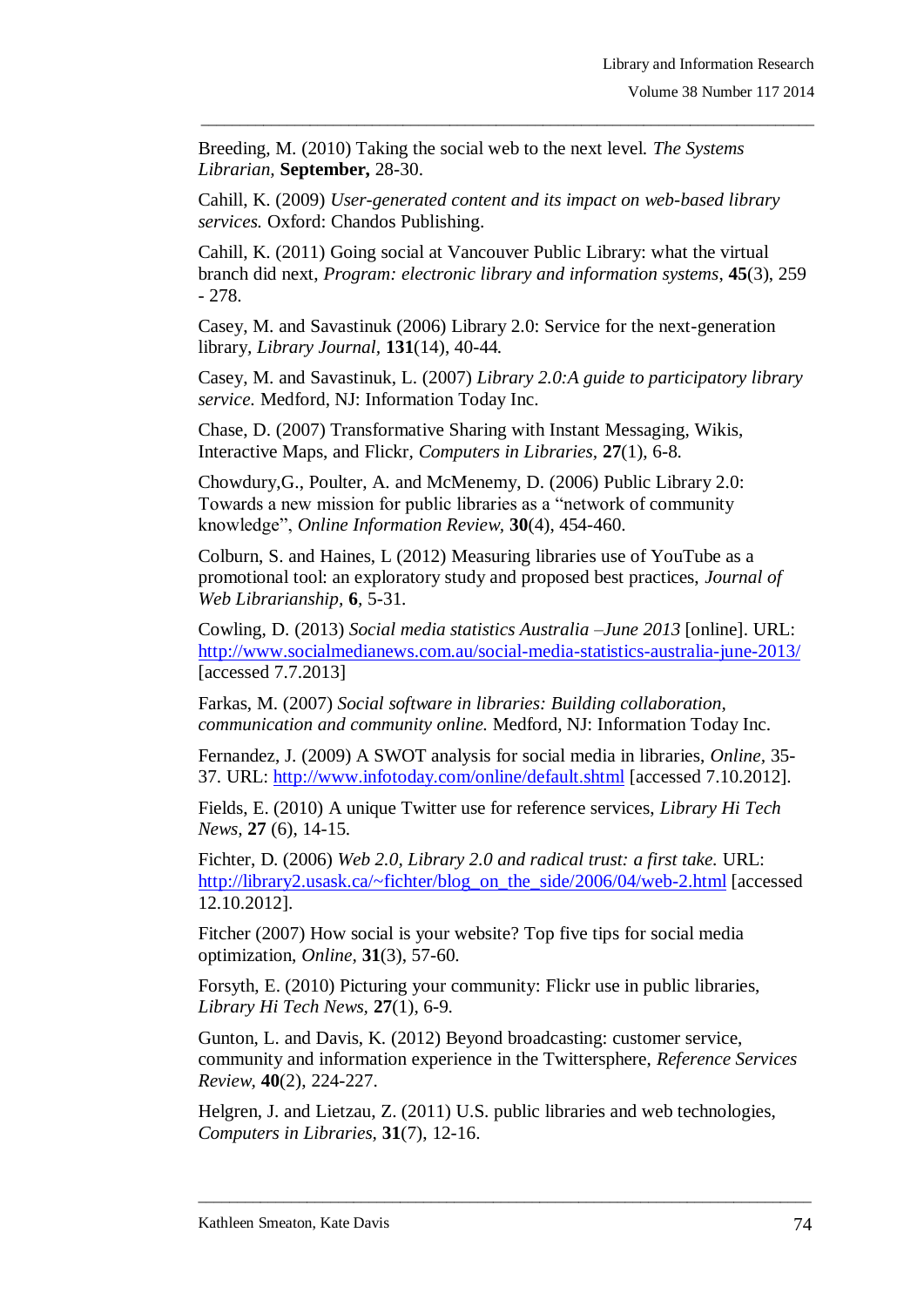Joint, N. (2010) Web 2.0 and the library: a transformational technology? *Library Review,* **59** (7), 490-497.

\_\_\_\_\_\_\_\_\_\_\_\_\_\_\_\_\_\_\_\_\_\_\_\_\_\_\_\_\_\_\_\_\_\_\_\_\_\_\_\_\_\_\_\_\_\_\_\_\_\_\_\_\_\_\_\_\_\_\_\_\_\_\_\_\_\_\_\_\_\_\_\_\_\_\_\_\_\_\_

King, D.L. (2011) Facebook for libraries, *American Libraries Magazine,* **43***,* 42- 45

King, D.L. (2012) Social Media. *Library Technology Reports,* **48**(6), 23-27.

King, D.L. and Willen Brown, S. (2009) Emerging Trends, 2.0, and Libraries, *The Serials Librarian,* **56***,* 32-43.

Kwanya, T. G., Stilwell, C. and Underwood, P.G. (2009) Library 2.0: revolution or evolution? *South African Journal Of Library & Information Science,* **75***,* 70-75.

Lankes, R.D. (2011) *The Atlas of New Librarianship*. Cambridge, MA: The MIT Press.

Lankes, R. D., Silverstein, J., Nicholson, S., and Marshall, T. (2007), Participatory networks: the library as conversation, *Information Technology and Libraries,*  **12**(4), 17-33.

Loudon, L. and Hall, H. (2010) From triviality to business tool: The case of Twitter in library and information services delivery, *Business Information Review,*  **27,** 236-241.

Manness, J. M. (2006) Library 2.0 theory: Web 2.0 and its implications for libraries, *Webology* [online]*,* **3**(2). URL: <http://webology.ir/2006/v3n2/a25.html> [accessed 8.10.2012].

McDermott, I. (2012) Pinterest for libraries, *Searcher,* **20**(4), 7-9.

McLean, M. (2008) Virtual services on the edge: Innovative use of web tools in public libraries, *Australian Library Journal*, **57**(4), 431-451.

Mc Shane, I. (2011) Public libraries, digital literacy and participatory culture, *Discourse: Studies in the Cultural Politics of Education,* **32** (3), 383-397.

Nguyen, L.C., Partridge, H. and Edwards, S.L. (2012) Towards an Understanding of the Participatory Library, *Library Hi Tech,* **30** *(*2) 335-346.

Norman, M. (2012) Frail, fatal, fundamental: the future of public libraries, *Australasian Public Libraries & Information Services,* **25**(2), 94-100.

Oguz, F. and Holt, M. (2011) Library blogs and user participation: A survey about comment spam in library blogs, *Library Hi Tech,* **29**(1), 173-188.

Porter, M. and King, D. (2007) Inviting Participation*, Public Libraries,* **46** (6), 34- 36.

Prentice, A. (2010). *Public Libraries in the 21st Century.* Westport: Libraries Unlimited.

Rooney-Browne, C. and McMenemy, D. (2010) Public libraries as impartial spaces in a consumer society: possible, plausible, desirable? *New Library World,*  **111**(11), 455-467.

Rutherford, L. (2008a) Building participative library services: the impact of social software use in public libraries, *Library Hi Tech,* **26**(3), 411-423.